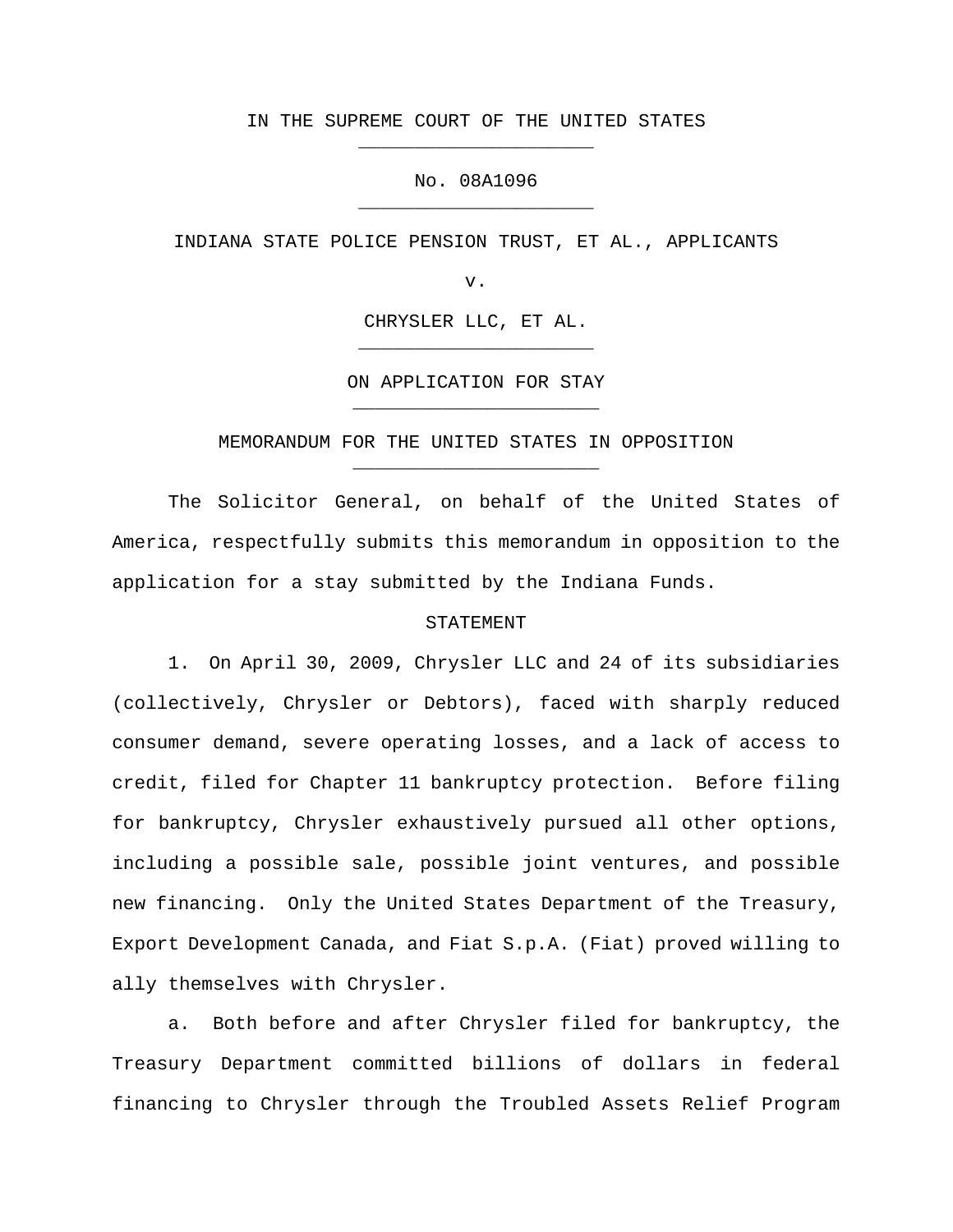(TARP), thereby staving off an immediate, value-destroying liquidation. TARP is an economic-stabilization measure authorized by Congress in the Emergency Economic Stabilization Act of 2008 (EESA), Pub. L. No. 110-343, 122 Stat. 3765 (to be codified at 12 U.S.C. 5201 et seq.). Congress enacted EESA to "provide authority and facilities that the Secretary of the Treasury can use to restore liquidity and stability to the financial system of the United States." 12 U.S.C.A. 5201(1) (West Supp. 2009). To accomplish this purpose, EESA authorizes the Secretary to purchase "troubled assets from any financial institution, on such terms and conditions as are determined by the Secretary." 12 U.S.C.A. 5211 (West Supp. 2009).

EESA defines the term "financial institution" to mean "any institution, including, but not limited to, any bank, savings association, credit union, security broker or dealer, or insurance company, established and regulated under the laws of the United States or any State \* \* \* , and having significant operations in the United States, but excluding any central bank of, or institution owned by, a foreign government." 12 U.S.C.A. 5202(5) (West Supp. 2009). The "troubled assets" eligible for purchase under TARP include mortgages, securities related to mortgages, and "any other financial instrument that the Secretary, after consultation with the Chairman of the Board of Governors of the Federal Reserve System, determines the purchase of which is necessary to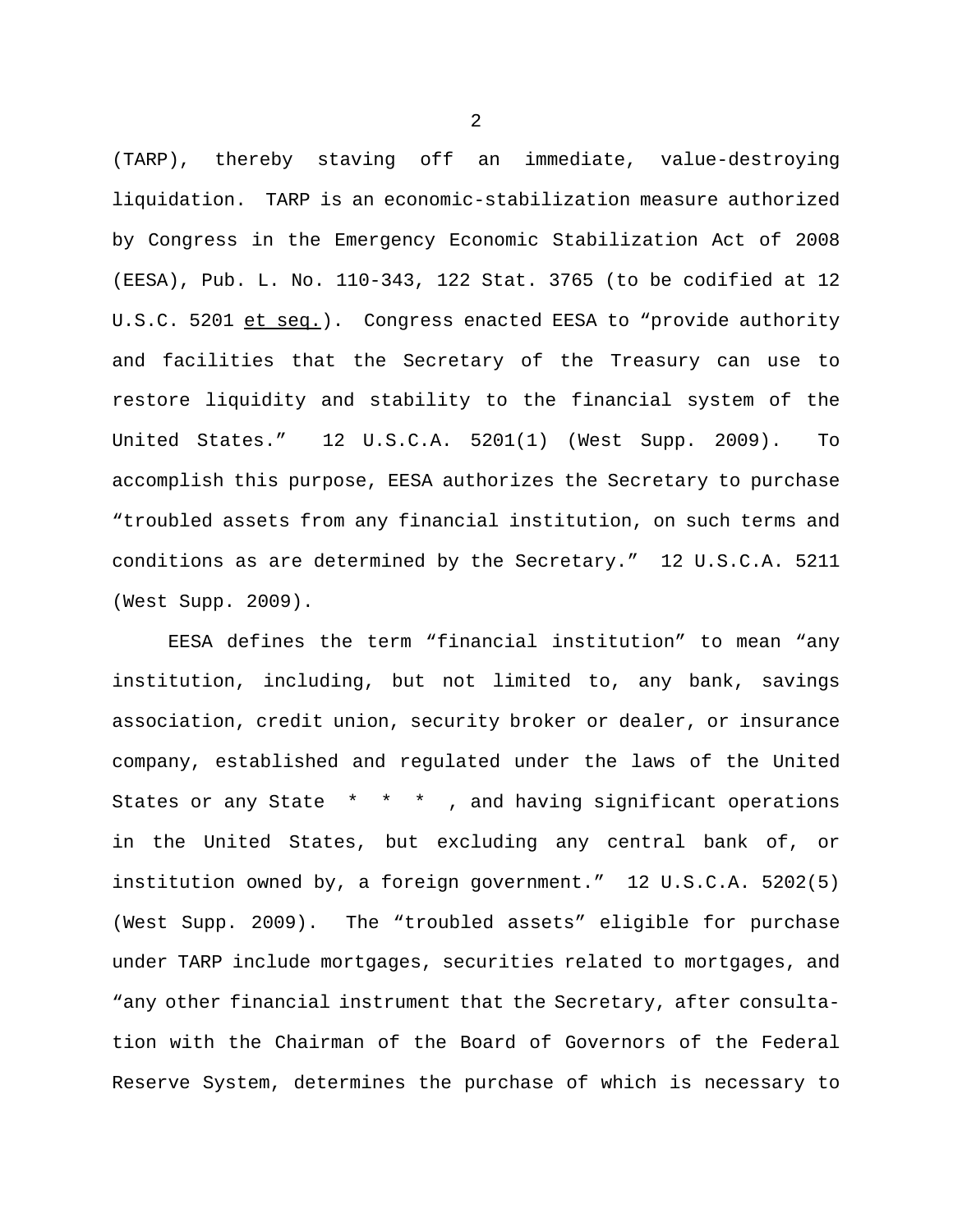promote financial market stability." 12 U.S.C.A. 5202(9) (West Supp. 2009). When the Secretary determines that the purchase of particular assets under TARP is appropriate, he must transmit that determination, "in writing, to the appropriate committees of Congress." Ibid. EESA also directs the Secretary to "publish program guidelines" that address, inter alia, the "[c]riteria for identifying troubled assets for purchase" under TARP. 12 U.S.C.A. 5211(d)(4) (West Supp. 2009).

Pursuant to this authority, the Treasury Department has determined that TARP funds may be used to purchase assets from automobile companies when necessary to prevent those companies' failure or major disruption from disrupting the stability of the Nation's economy and financial markets. See U.S. Dep't of the Treasury, Guidelines for Automotive Industry Financing Program <http://www.financialstability.gov/docs/AIFP/AIFP\_guidelines.pdf>. Consistent with those guidelines, the Secretary has transmitted to Congress a written determination that the debt obligations and equity of certain automotive companies qualify as "troubled assets" and that such companies qualify as "financial institutions" within the meaning of EESA. Appl. App. 93a-94a.

b. Before it entered bankruptcy, Chrysler sought and received two loans from TARP funds, totaling more than \$4 billion, which it used as working capital to meet its obligations to warranty holders, suppliers, and bondholders (including applicants here).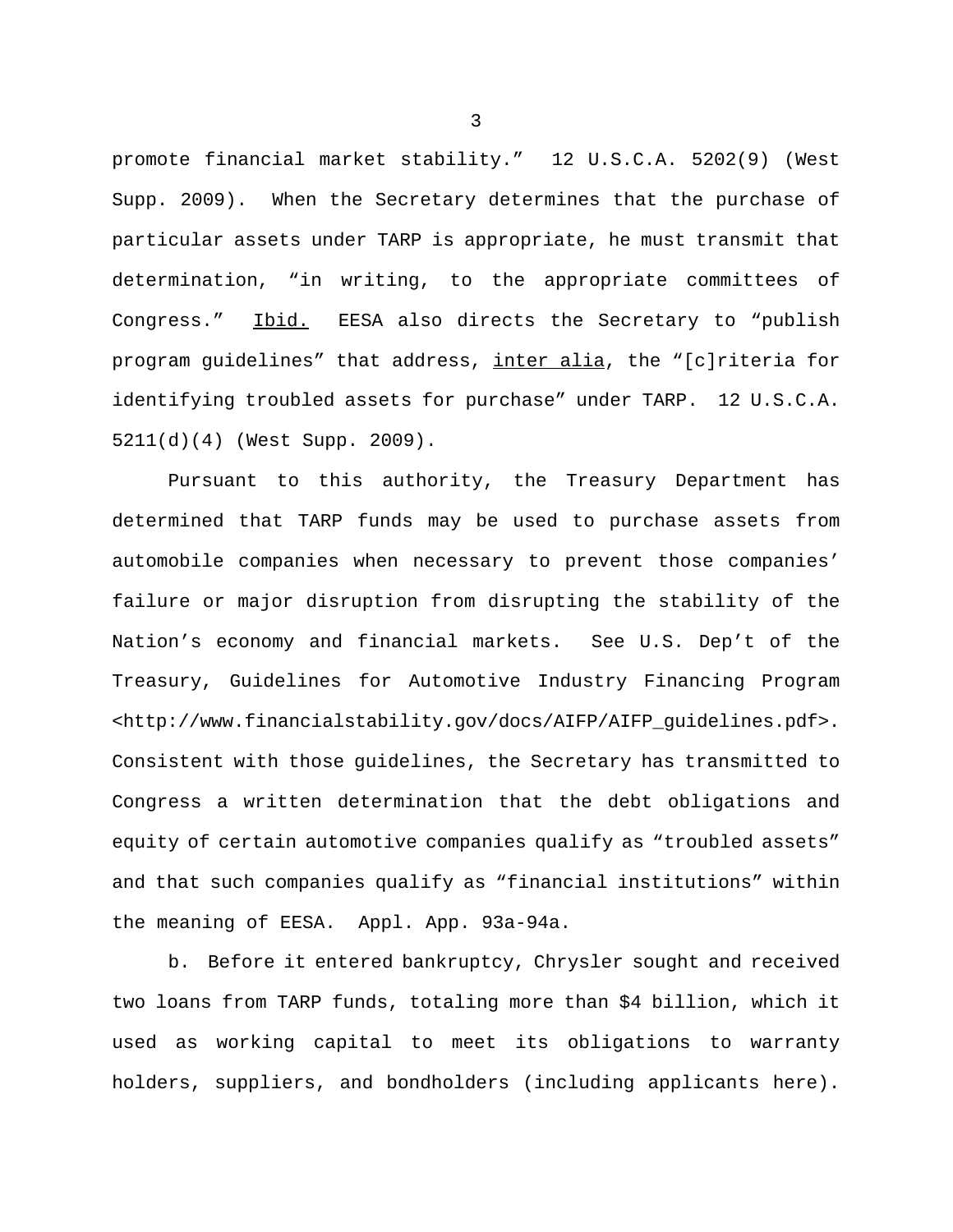In reviewing Chrysler's request for the second loan, the United States determined that Chrysler was no longer viable as a standalone company, and it required as a condition for further loans that Chrysler form a strategic partnership with an appropriate partner by a date certain.

On April 30, 2009, Chrysler reached a tentative agreement with nearly all of its stakeholders on the terms of a transaction to form such a partnership with Fiat. Chrysler agreed to sell substantially all of its assets to New Carco Acquisition Ltd. (New Chrysler), in exchange for which New Chrysler would assume certain liabilities of Chrysler and pay Chrysler \$2 billion in cash. Fiat would contribute access to production platforms, technology, and distribution capabilities to New Chrysler in exchange for a 20% stake. The terms of the agreement set June 15, 2009, as the deadline for the transaction to close; after that date, Fiat has the option to withdraw from the agreement and abandon the transaction.

Meanwhile, Chrysler was unable to satisfy the Treasury Department's conditions for continued funding as a going concern. Accordingly, on April 30, Chrysler and 24 of its subsidiaries decided to file for Chapter 11 bankruptcy in the United States Bankruptcy Court for the Southern District of New York. Debtors continued to operate their businesses as debtors-in-possession.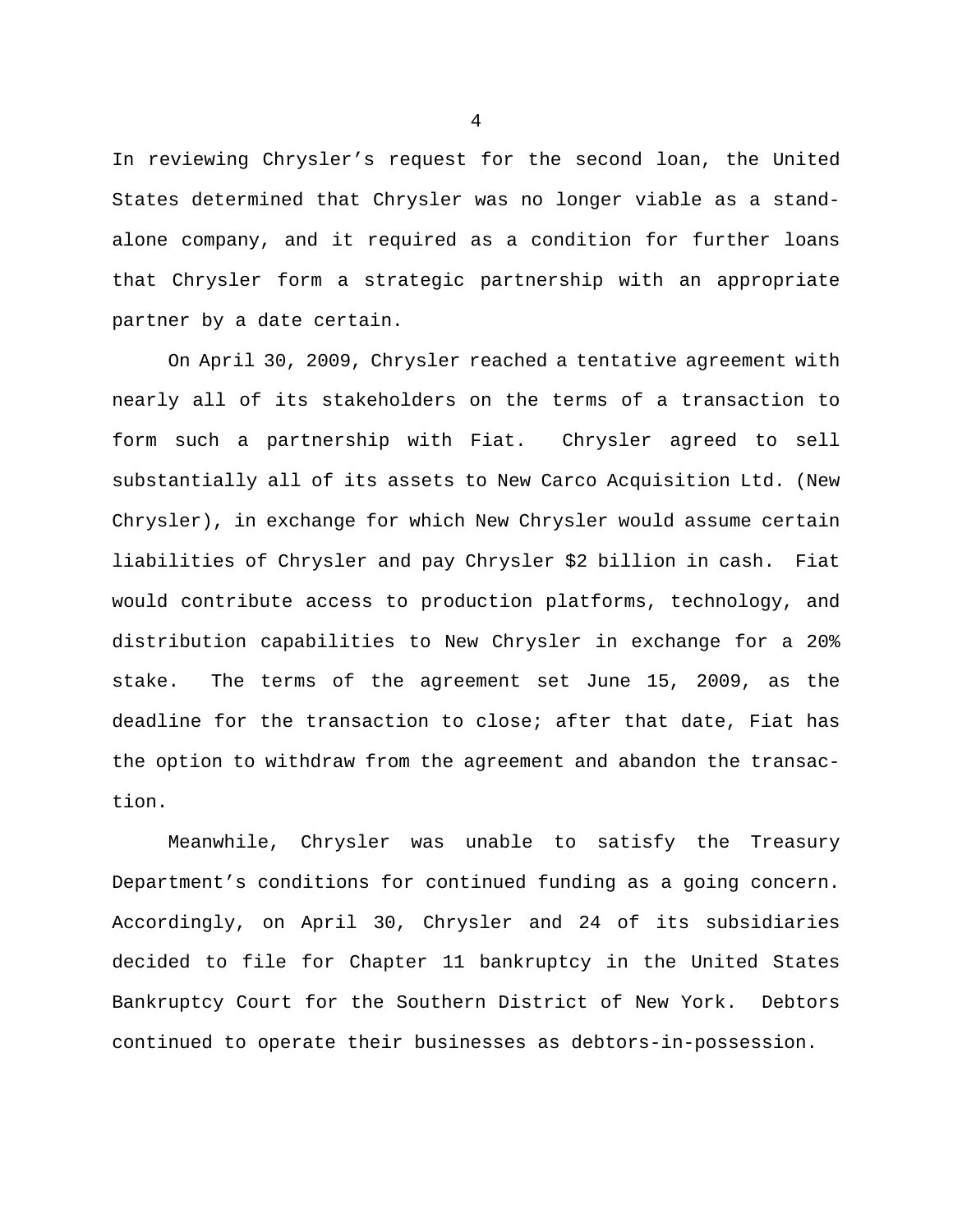2. Pursuant to 11 U.S.C. 363, Debtors moved the bankruptcy court for permission to consummate the sale to New Chrysler. See 11 U.S.C. 363(b)(1) (debtor-in-possession, "after notice and a hearing, may use, sell, or lease, other than in the ordinary course of business, property of the [bankruptcy] estate"); see also 11 U.S.C. 1107(a). Applicants filed an objection to the sale. Applicants are state-employee investment funds that hold less than 1% of Chrysler's first-priority secured debt.<sup>1</sup>

If the sale is consummated, applicants' security interest will transfer to the cash that Chrysler acquires in the transaction. The entirety of the purchase price will ultimately be used to pay the claims of applicants and their fellow holders of first-priority debt. The \$2 billion purchase price represents approximately 29% of Chrysler's first-lien debt. App., infra, 11, 20.

3. Following a three-day evidentiary hearing, the bankruptcy court overruled applicants' objection and approved the sale. The court entered an order approving the sale (Appl. App. 19a-67a) and an accompanying opinion (App., infra, 1-47).

a. The bankruptcy court concluded that the sale was amply justified by the grave situation Chrysler is facing. The court

<sup>&</sup>lt;sup>1</sup> As of the date it filed for bankruptcy, Chrysler owed approximately \$6.9 billion to creditors under an Amended and Restated First Lien Credit Agreement. The creditors have a security interest in, and a first lien on, substantially all of Chrysler's assets. Applicants hold approximately \$42 million of this first-priority secured debt. App., infra, 11.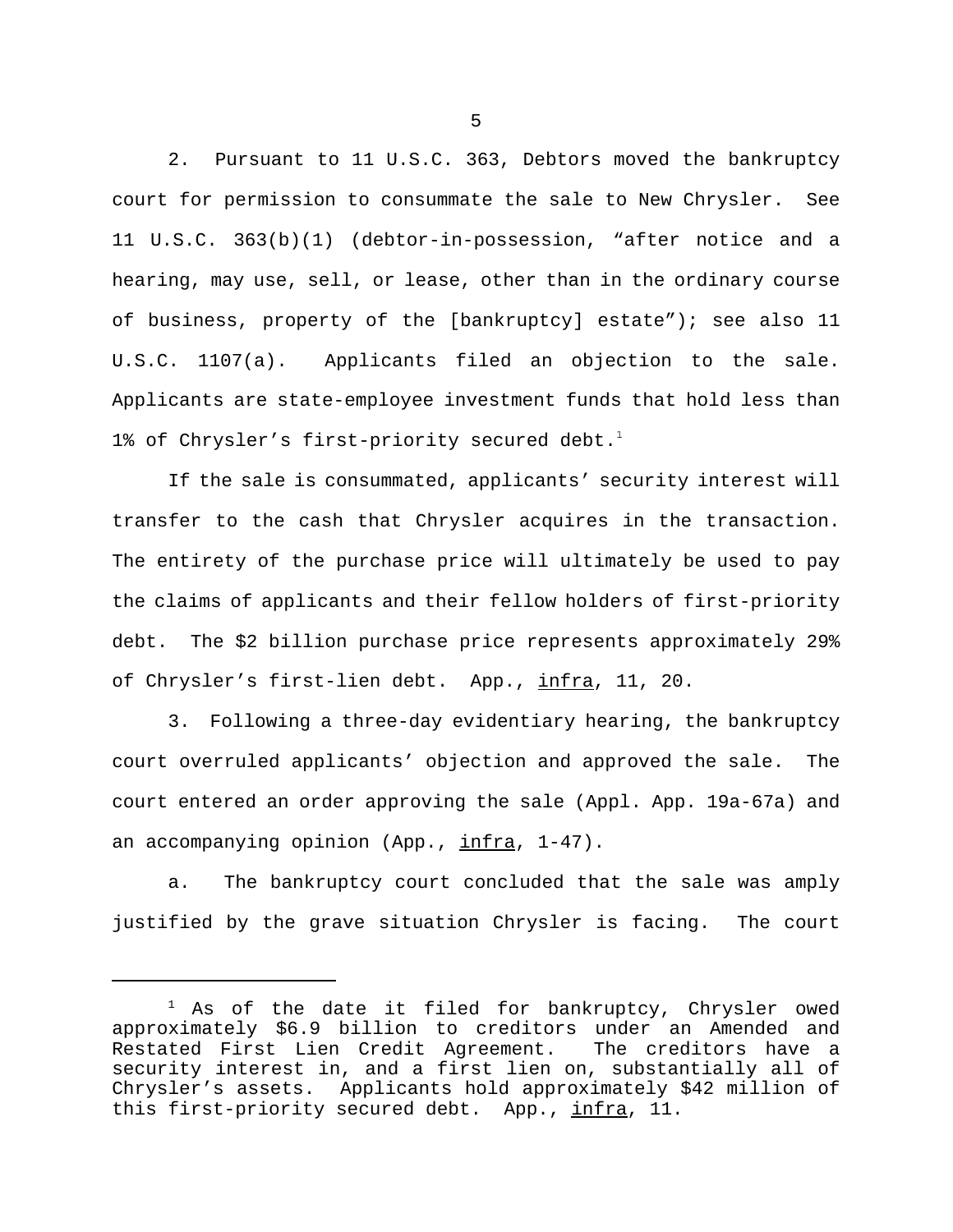explained that, "[n]otwithstanding the highly publicized and extensive efforts that have been expended in the last two years to seek various alliances for Chrysler, the Fiat Transaction is the only option that is currently viable. The only other alternative is the immediate liquidation of the company." App., infra, 16-17 (emphasis added). The court further concluded that the transaction is a superior alternative to liquidation because it permits New Chrysler to preserve the value of many of Chrysler's assets as a going concern, and the \$2 billion on offer "certainly exceeds the liquidation value," which is at most \$800 million. Id. at 17; see id. at 18-19.

The bankruptcy court acknowledged that a bankruptcy estate's sale of assets cannot be approved if the sale "would amount to a sub rosa plan of reorganization." App., infra, 16. The court found no such subversion of the requirements of Chapter 11 here, however, because the significant and ongoing depreciation of Chrysler's assets made it crucial to conduct the sale in time to preserve the going-concern value of many of those assets. Ibid. The court further observed that "[t]he Debtors are receiving fair value for the assets being sold," and that "[n]ot one penny of the Debtors' assets is going to anyone other than the First-Lien Lenders," id. at 18, who include the applicants here, see note 1, supra.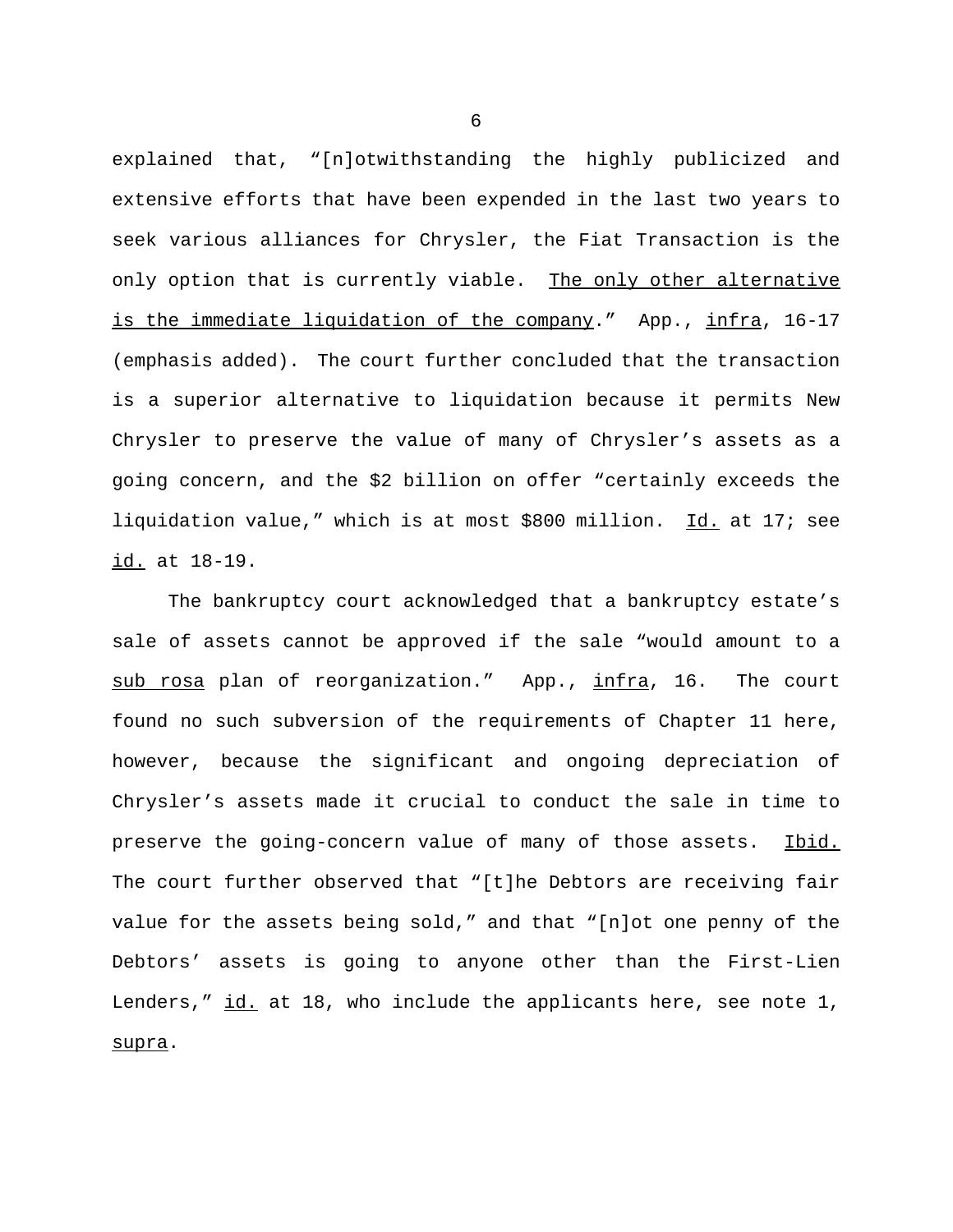Although consent by lienholders (or the satisfaction of other statutory conditions not relevant here, see 11 U.S.C. 363(f)) is required to sell the assets free and clear of any security interests, the bankruptcy court concluded that applicants and their fellow first-tier secured creditors had provided the required consent. All holders of the first-tier debt had irrevocably agreed to allow their authorized agent to release the collateral based on the majority vote of the creditors. Because 92.5% of the creditors in applicants' position had agreed to the transaction, the authorized agent gave its consent and released the collateral. App., infra, 24-30.

b. In a separate opinion, the bankruptcy court rejected applicants' challenge to the use of TARP funds for the transaction. Appl. App. 8a-13a. Applicants contended that Chrysler is not a "financial institution" within the meaning of EESA and that the use of TARP funds to acquire Chrysler's assets is therefore unlawful. The court did not reach the merits of that argument because it concluded that applicants lacked standing to challenge the use of Treasury funds to purchase the assets in question.

The bankruptcy court found for two reasons that applicants had not established injury in fact. The court first explained that applicants were bound by their authorized agent's decision to release the collateral (see p. 7, supra) and could not claim injury from that decision. See Appl. App. 12a. The court also relied on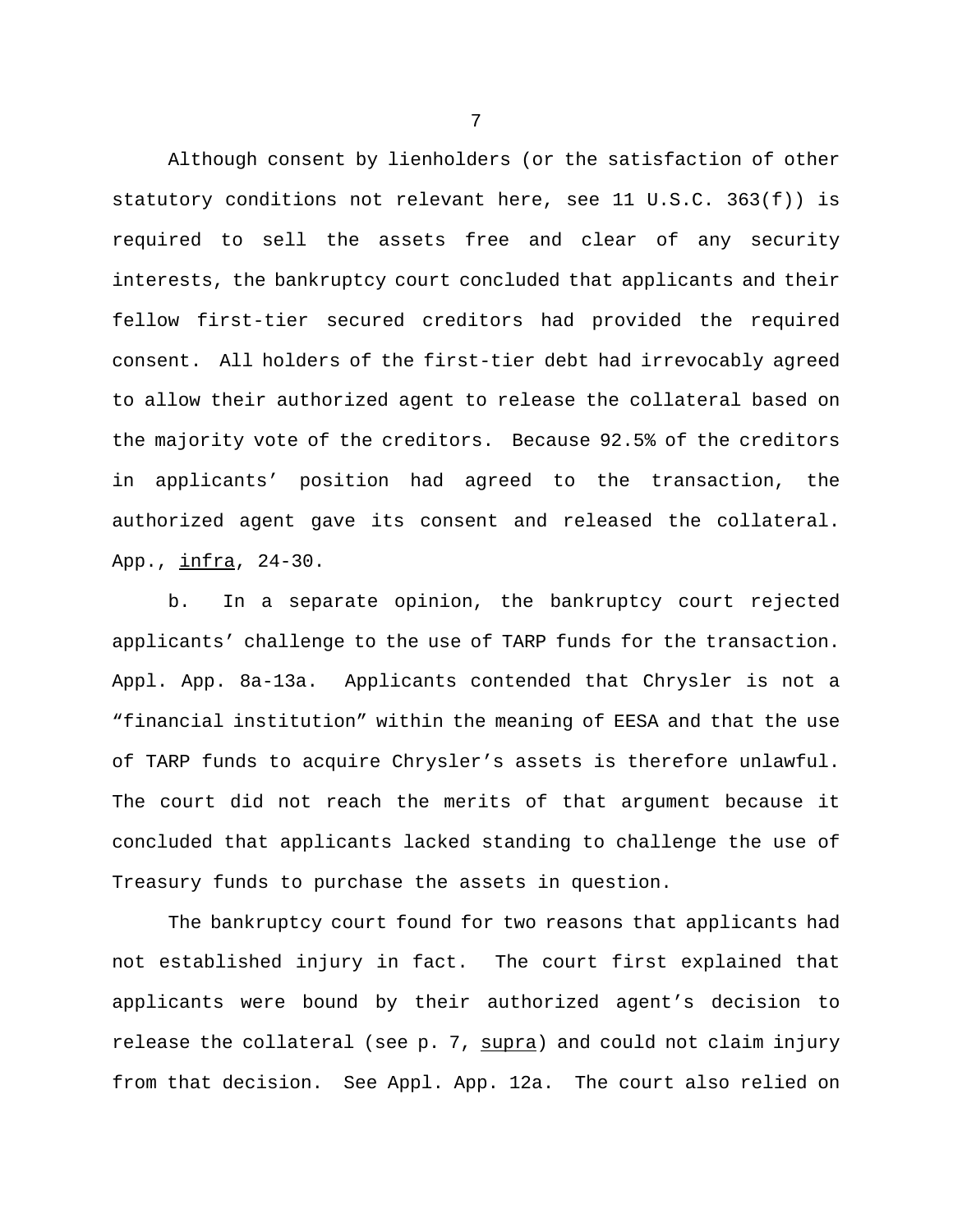its factual finding, made in the separate opinion authorizing the sale, that the collateral at issue is worth no more than the \$2 billion sale price. See ibid. For that reason, the court concluded, applicants will receive at least as much under the sale as they would under a liquidation and therefore have not suffered injury in fact. See ibid.

The court further held that, even if applicants could establish injury in fact, they could not show that their injury was "fairly traceable to the U.S. Treasury's use of TARP funds." Appl. App. 12a. The court explained that, "[i]f a non-governmental entity were providing the funding in this case, the [applicants] would be alleging the same injury, i.e., interference with their collateral. In this light, it is not the actions of the lender that the [applicants] are challenging but rather the transaction itself." Ibid.

c. Although the Bankruptcy Rules generally provide for a stay of ten days before an order authorizing a sale or assignment takes effect, Fed. R. Bankr. P. 6004(h), 6006(d), the bankruptcy court concluded that a ten-day stay was not justified given the time-sensitive nature of the Chrysler sale and the \$100 million per day being lost each day that Chrysler remains in bankruptcy. Accordingly, the bankruptcy court declined to stay its order beyond noon on June 5. Appl. App. 66a-67a & n.4.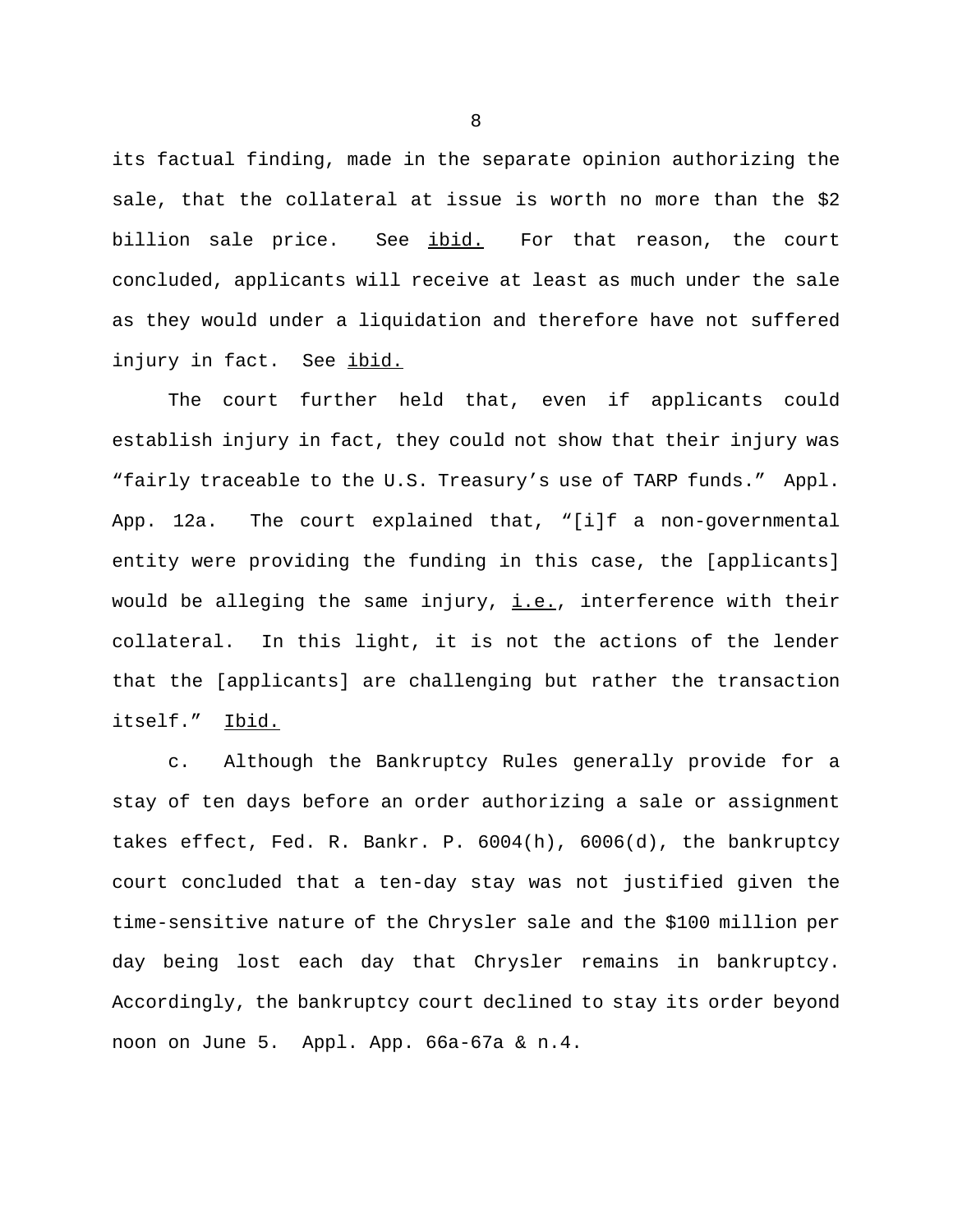Pursuant to 28 U.S.C. 158(d) and with the agreement of the parties, the bankruptcy court certified its order to permit appeal directly to the court of appeals. Appl. App. 70a-71a. On June 2, the court of appeals accepted the appeal, id. at 73a, and issued a highly expedited schedule for briefing and argument, id. at 72a. In issuing that schedule, the court of appeals granted applicants' motion for a continued stay pending the court's consideration of the case. Ibid.

4. On Friday, June 5, the court of appeals affirmed the judgment of the bankruptcy court "for substantially the reasons stated in the opinions of Bankruptcy Judge Gonzalez." Appl. App. 74a. The court indicated that an opinion or opinions will follow. Ibid. The court of appeals has continued its temporary stay of the bankruptcy court's order until 4:00 p.m. on Monday, June 8, or this Court's denial of a further stay, whichever is earlier. Ibid.

### ARGUMENT

"Denial of [an] in-chambers stay application[] is the norm; relief is granted only in 'extraordinary cases.'" Conkright v. Frommert, 129 S. Ct. 1861, 1861 (2009) (Ginsburg, J., in chambers) (quoting Rostker v. Goldberg, 448 U.S. 1306, 1308 (1980) (Brennan, J., in chambers)). To justify such relief, applicants must show, at a minimum, "(1) 'a "reasonable probability" that four Justices will consider the issue sufficiently meritorious to grant certiorari  $* * *$ ; (2) a fair prospect that a majority of the Court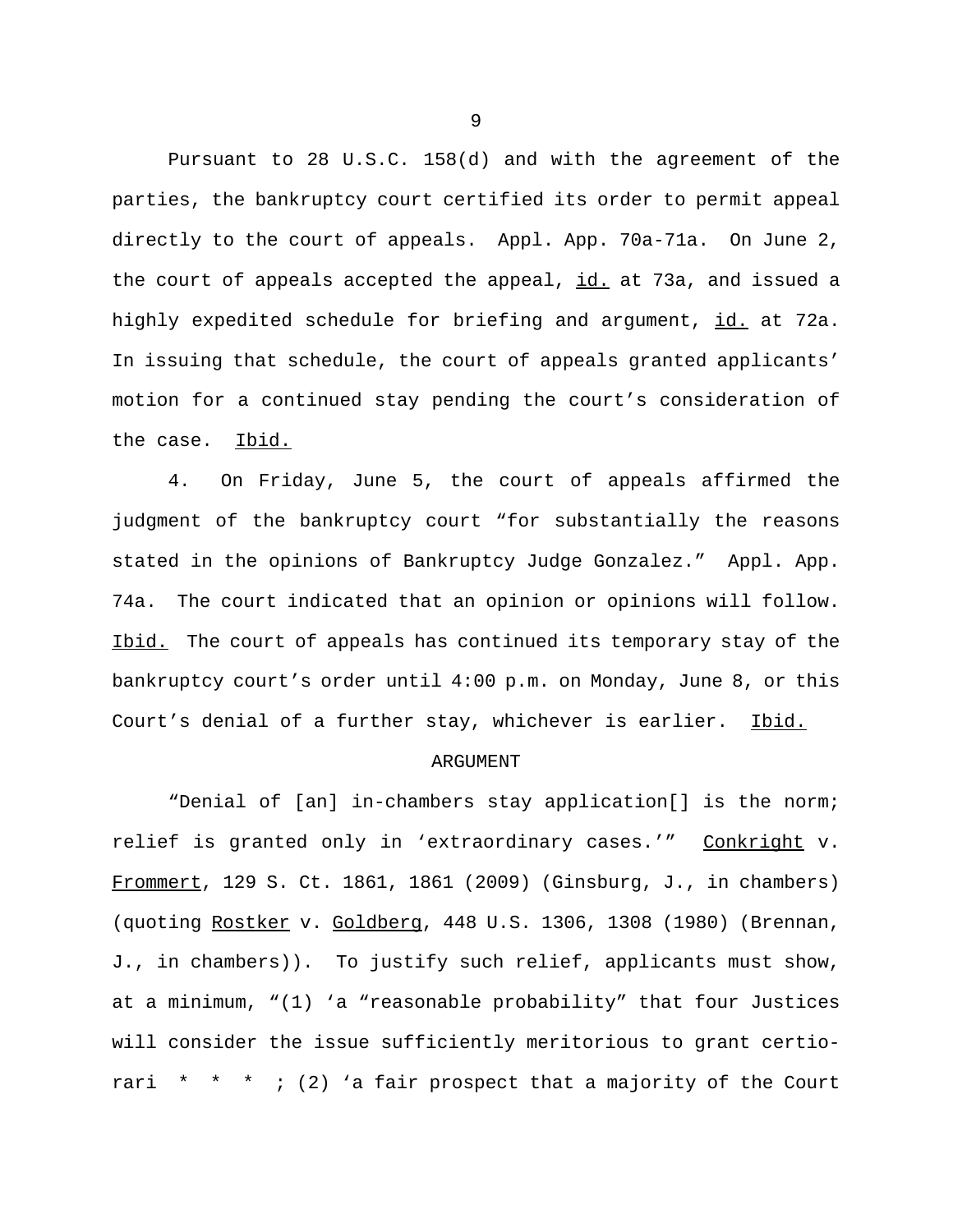will conclude that the decision below was erroneous'; and (3) a likelihood that 'irreparable harm [will] result from the denial of a stay.'" Id. at 1861-1862 (quoting Rostker, 448 U.S. at 1308) (brackets in original); accord, e.g., Stroup v. Willcox, 549 U.S. 1501, 1501 (2006) (Roberts, C.J., in chambers); Barnes v. E-Systems, Inc. Group Hosp. Med. & Surgical Ins. Plan, 501 U.S. 1301, 1302 (1991) (Scalia, J., in chambers). Even if applicants could satisfy those prerequisites, they would not necessarily be entitled to the relief they seek. Rather, "in a close case it may be appropriate to 'balance the equities' -- to explore the relative harms to applicant[s] and respondent[s], as well as the interests of the public at large." Conkright, 129 S. Ct. at 1862 (quoting Rostker, 448 U.S. at 1308).

In this case, applicants can satisfy none of the Court's requirements for an in-chambers stay, and the balance of the equities weighs heavily against the entry of such relief. Applicants oppose the sale because, if the sale is consummated, they will likely receive approximately 29% of the value of their secured liens. On the merits, applicants contend that the Treasury Department's use of TARP funds to finance the sale is unlawful because Chrysler is not a "financial institution" within the meaning of EESA, and that the sale itself is invalid as a sub rosa reorganization plan.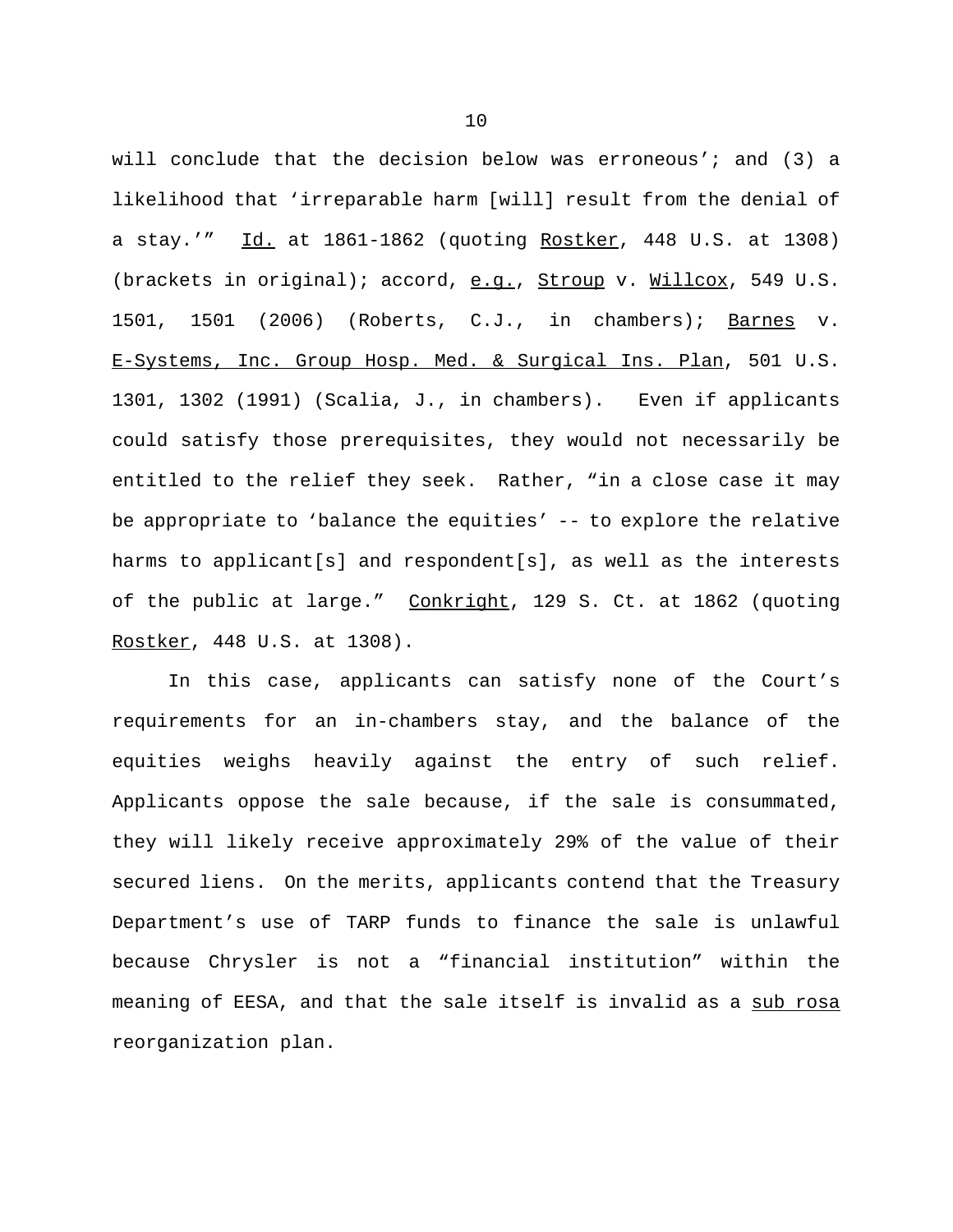The bankruptcy court specifically found, however, that (a) as a practical matter, the sale that it approved is the only feasible alternative to liquidation of Chrysler's assets, and (b) applicants and other first-lien creditors would receive no more under a liquidation than the \$2 billion that the sale will produce. Those findings were central both to the court's determination that applicants lack standing to challenge the use of TARP funds and to the court's ultimate decision to approve the sale. Applicants make no meaningful effort to show that either of those findings is wrong, much less to demonstrate that review of those findings is an appropriate use of this Court's resources. The application for a stay should therefore be denied.

1. Neither of applicants' challenges to the court of appeals' ruling satisfies this Court's criteria for certiorari review. First, applicants' challenge to the use of TARP funds is not properly before the Court because (as both courts below appear to have concluded) applicants lack standing to raise it.<sup>2</sup> Applicants offer only passing references to the bankruptcy court's resolution of the standing issue, and they do not contend that the question of standing itself warrants this Court's review. Second, applicants' challenge to the bankruptcy court's approval of the

 $2$  Given that the court of appeals affirmed the bankruptcy court "for substantially the reasons stated in the opinions of Bankruptcy Judge Gonzalez," Appl. App. 74a, the Second Circuit appears to have agreed with the bankruptcy court that applicants lack standing to raise their EESA challenge.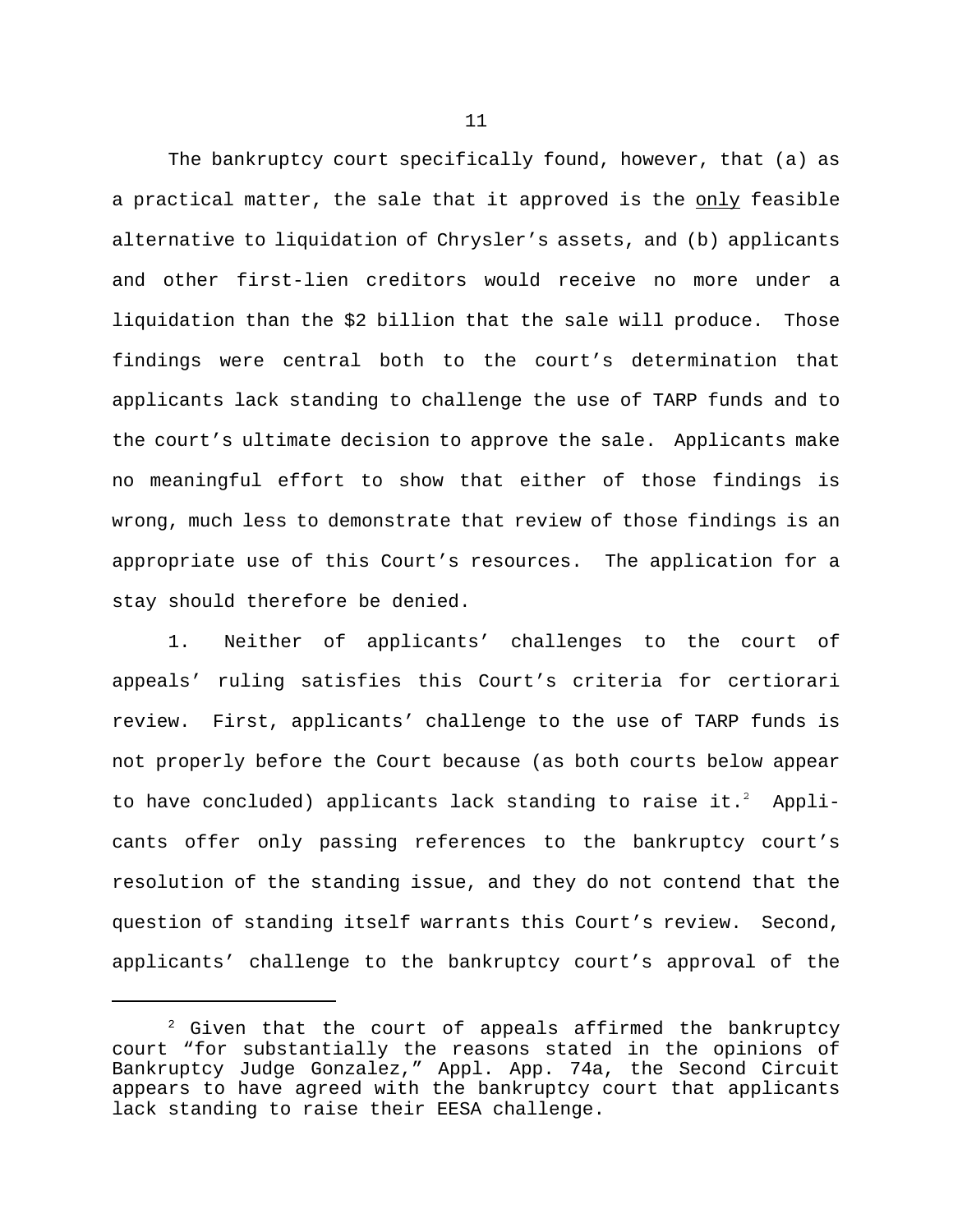sale rests on the premise that the facts of this case are not as the bankruptcy court found them. The bankruptcy court applied settled law to the trial record, and the court of appeals' affirmance of that decision does not conflict with any decision of this Court or another court of appeals. There is accordingly no basis for further review or for an interim stay.

a. Applicants cannot show a reasonable likelihood that four Members of this Court will vote to review their claim regarding the automobile industry's eligibility for TARP funds. Applicants do not even address the settled standing principles on which the courts below relied to dismiss their EESA challenge. Instead, applicants simply assert that the bankruptcy court resolved the standing issue "incorrectly," Appl. 2, and then proceed to discuss the merits of the EESA question. Applicants contend that the question whether Chrysler is an EESA "financial institution" warrants this Court's review, see Appl. 14-16, 22-23, even though that issue has not yet been addressed by any court in this or any other litigation.

This Court has often cautioned that it is a tribunal "of final review, 'not of first view.'" FCC v. Fox Television Stations, Inc., 129 S. Ct. 1800, 1819 (2009) (quoting Cutter v. Wilkinson, 544 U.S. 709, 718 n.7 (2005)). Accordingly, its "usual procedures" counsel against a "rush to judgment without a lower court opinion." Ibid. There is no reasonable likelihood that four Justices would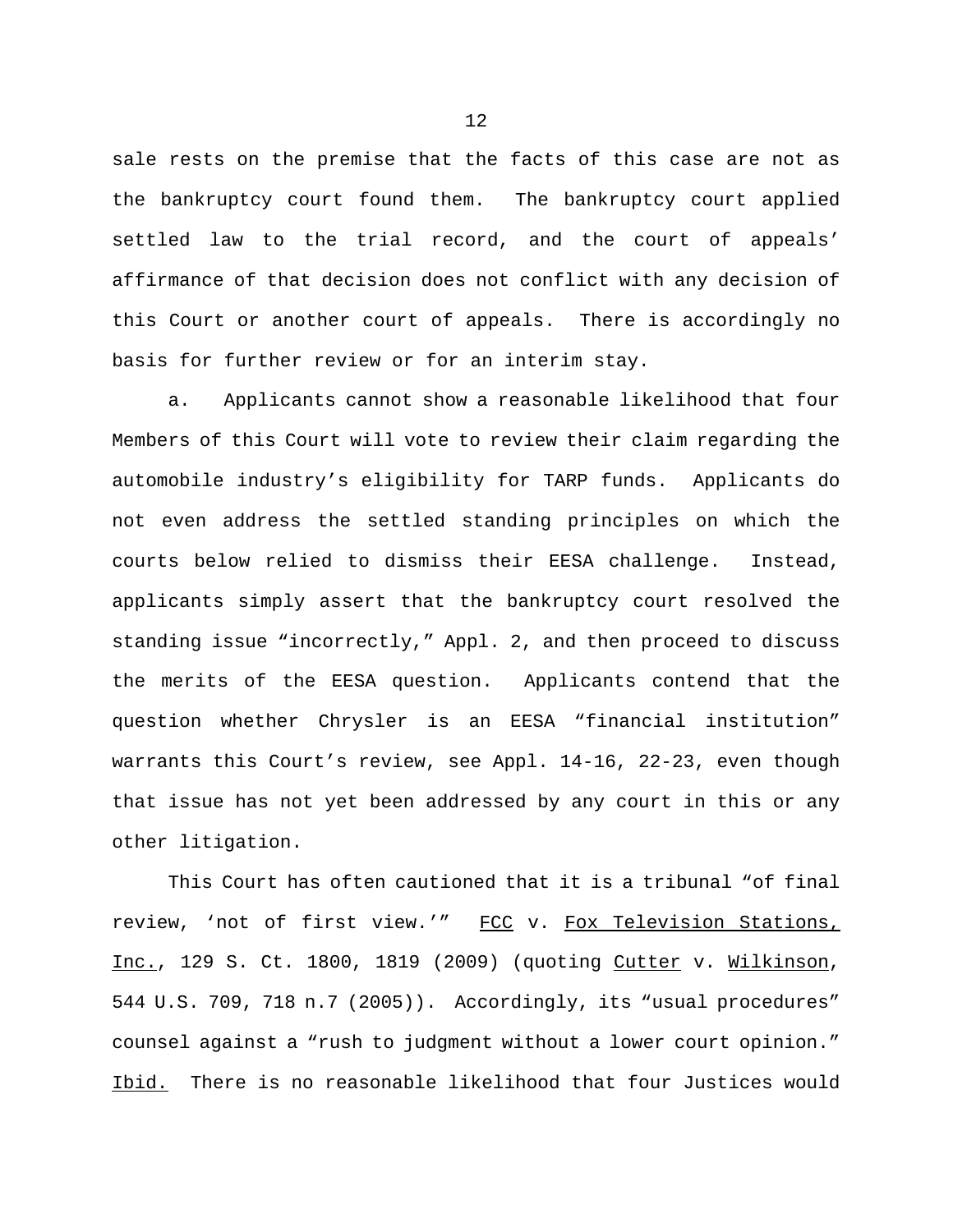vote to grant review of a question of statutory construction that was not passed on by either court below. That is particularly so here, where the courts below did not decide the interpretive question because they concluded that applicants lack standing. If that holding is correct, then no federal court has jurisdiction to decide the merits of applicants' EESA challenge, even if the proper interpretation of 12 U.S.C.A. 5202(5) (West Supp. 2009) (EESA's definition of "financial institution") otherwise would warrant this Court's review.

Applicants do not challenge the bankruptcy court's legal analysis of the standing question. They briefly suggest in their statement of facts (Appl. 10) that one of the bankruptcy court's three alternative rationales for concluding that applicants lack standing rested on an incorrect factual finding. But this Court generally does not disturb "concurrent findings of fact by two courts below"; it departs from that practice only when presented with a "very obvious and exceptional showing of error," which applicants have not shown. Exxon Co., U.S.A. v. Sofec, Inc., 517 U.S. 830, 841 (1996) (quoting Graver Tank & Mfg. Co. v. Linde Air Products Co., 336 U.S. 271, 275 (1949)). And applicants do not question the bankruptcy court's other rationales for finding no injury in fact -- including the highly fact-specific conclusion that applicants gave their agent the irrevocable authority to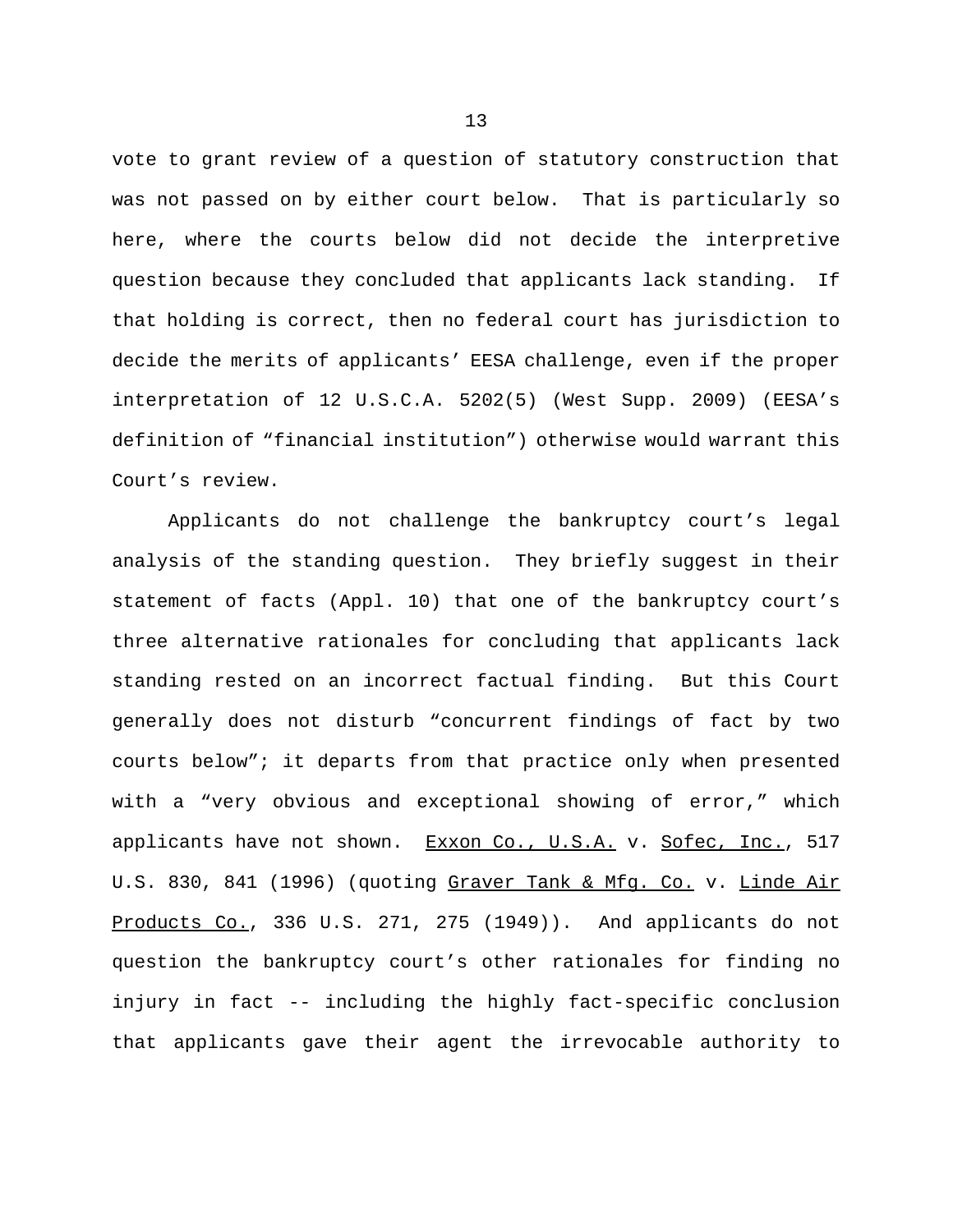consent to the release of their collateral. See Appl. App. 11a-12a; see also App., infra, 24-30 (explaining applicants' consent).

Even if applicants had established standing to challenge the Treasury Department's use of TARP funds to acquire Chrysler's assets, there is no reasonable likelihood that this Court would grant review to decide applicants' EESA claim. The relevant EESA provision was enacted only eight months ago and has not yet been construed by any federal court, including the courts below.

b. The bankruptcy court's approval of the sale, affirmed by the Second Circuit, does not conflict with any decision of this Court or another court of appeals. Nor have applicants identified any other basis for concluding that this Court will grant certiorari to review the highly fact-specific holdings below.

Applicants principally contend (Appl. 17-18) that the bankruptcy court employed "shifting valuation methodologies" and that the choice of valuation method conflicts with this Court's decision in Associates Commercial Corp. v. Rash, 520 U.S. 953 (1997). Applicants' premise is flawed, and their reliance on Rash is misplaced. The bankruptcy court correctly explained that a purchaser that will operate Chrysler's assets places a greater value on them than those same assets would fetch at liquidation. App., infra, 18-19. The liquidation value, by the time of the hearing, had decreased to at most \$800 million. Id. at 19. By contrast, the value of the assets in the context of this sale has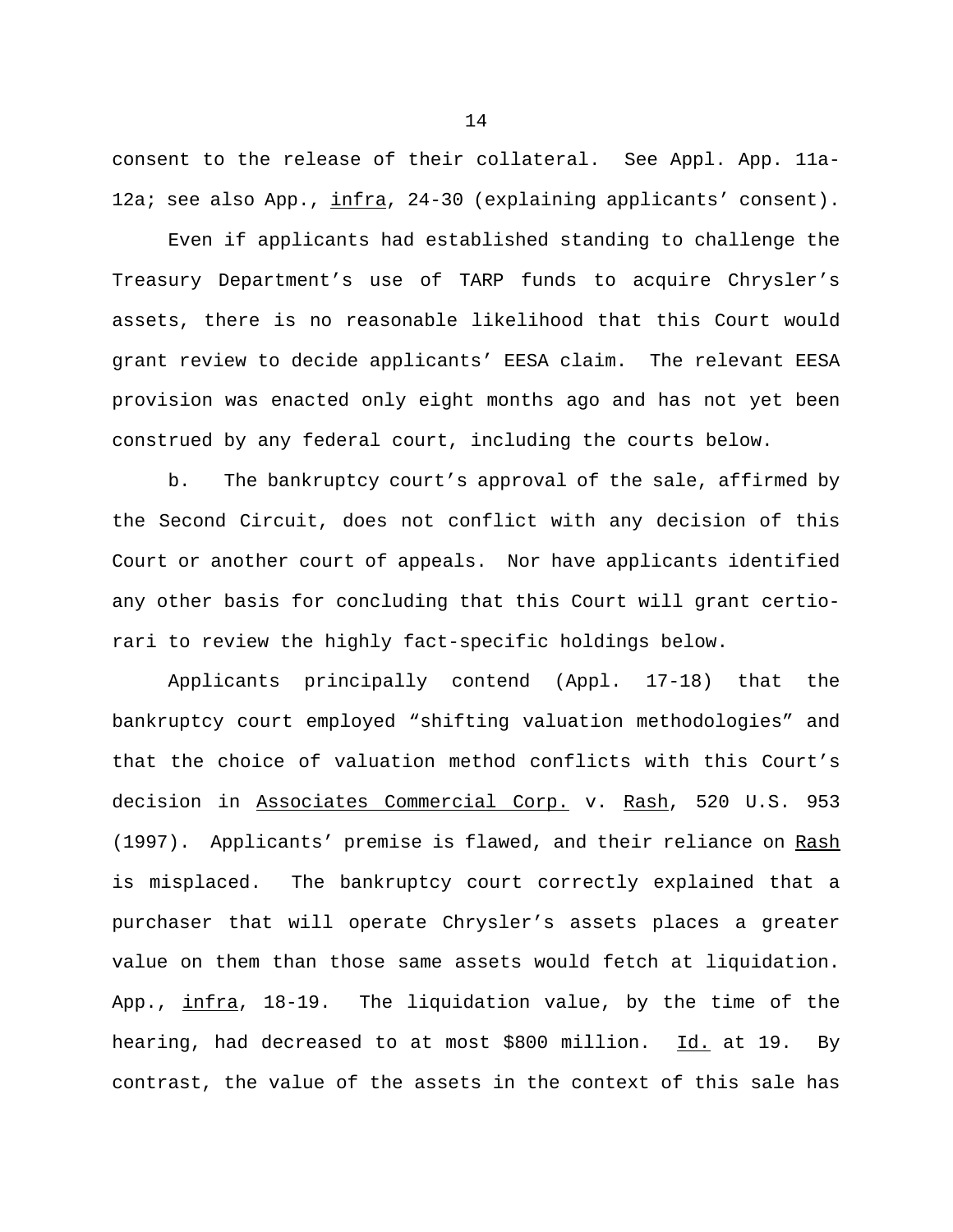been measured by the market, through bidding procedures already determined to be fair and adequate to attract the highest and best offer available. See id. at 38-39. That value is the \$2 billion that New Chrysler is paying.  $Id.$  at 18-19.

The Court in Rash addressed a question not presented here -how to value collateral that the debtor does not plan to sell, but rather intends to keep and continue to use. Precisely because the collateral in the Rash scenario is not being sold on the market (or surrendered to a creditor who will sell it), the Bankruptcy Code requires use of a valuation method that measures the economic benefit of leaving the collateral in the debtor's hands. See 520 U.S. at 962-963. Here, by contrast, the value of the assets has been measured by the price a purchaser will pay to acquire and operate the assets.

Applicants' attempts to establish a circuit conflict concerning the concept of a "sub rosa" reorganization plan (Appl. 18-20) are similarly unavailing. The bankruptcy court extensively discussed that issue in its opinion, see App., infra, 16, 18-24, and concluded that on these facts applicants had not shown an impermissible attempt to implement a sub rosa plan.<sup>3</sup> As the court recognized, the Second Circuit has held that a bankruptcy court may

<sup>&</sup>lt;sup>3</sup> Applicants address (Appl. 19) only the bankruptcy court's discussion of sub rosa plans in its order. Applicants disregard the court's more extensive analysis of that issue in its opinion, App., infra, 16, 18-24, which is expressly incorporated into the order, see Appl. App. 42a.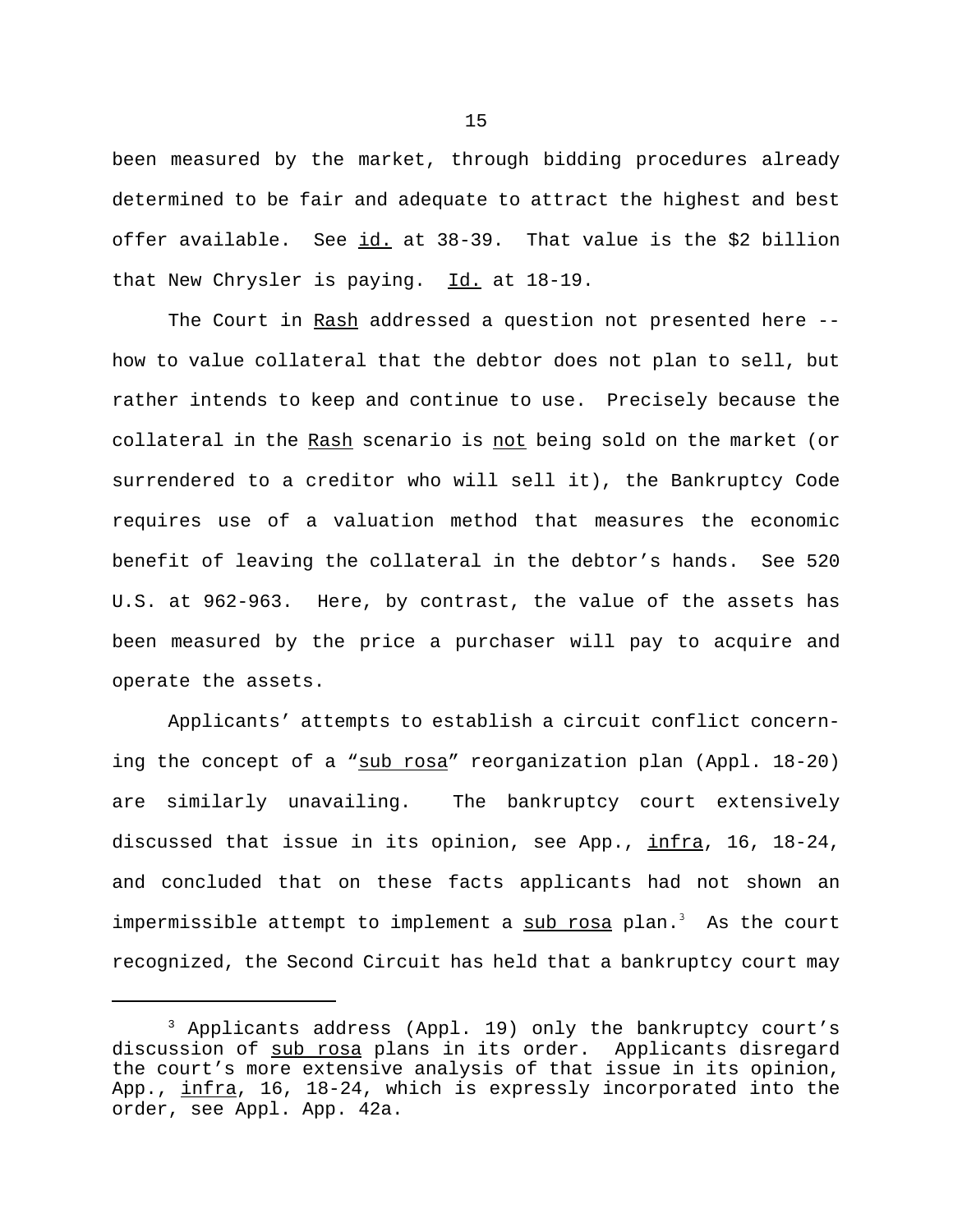deny permission to conduct a transaction if it "would amount to a sub rosa plan of reorganization." Id. at 16 (quoting Motorola, Inc. v. Official Comm. of Unsecured Creditors (In re Iridium Operating LLC), 478 F.3d 452, 466 (2d Cir. 2007)). Indeed, the Second Circuit has expressly agreed with applicants' leading case on the point. Motorola, 478 F.3d at 466 (citing PBGC v. Braniff Airways, Inc. (In re Braniff Airways, Inc.), 700 F.2d 935, 940 (5th Cir. 1983)). But the facts of the sale here do not amount to a sub rosa reorganization plan. Unlike in Braniff, for example, there is no attempt to dictate how the sale proceeds will be used in a contemplated reorganization or how the creditors will vote on a future reorganization plan. See Braniff, 700 F.2d at 940.

Applicants' reliance (Appl. 19) on In re Abbotts Dairies of Pa., Inc., 788 F.2d 143 (3d Cir. 1986), is similarly misplaced. The Third Circuit held in that case that "when a bankruptcy court authorizes a sale of assets pursuant to [11 U.S.C.] 363(b)(1), it is required to make a finding with respect to the 'good faith' of the purchaser." Id. at 149-150. Here, the bankruptcy court made an express finding of good faith by New Chrysler. See Appl. App. 63a; App., infra, 34-37. Applicants disputed that finding extensively on appeal, Appl. C.A. Br. 69-75, and the court of appeals affirmed. As the court in Abbotts Dairies noted, such a finding helps to "ensure[] that section 363(b)(1) will not be employed to circumvent the creditor protections of Chapter 11,"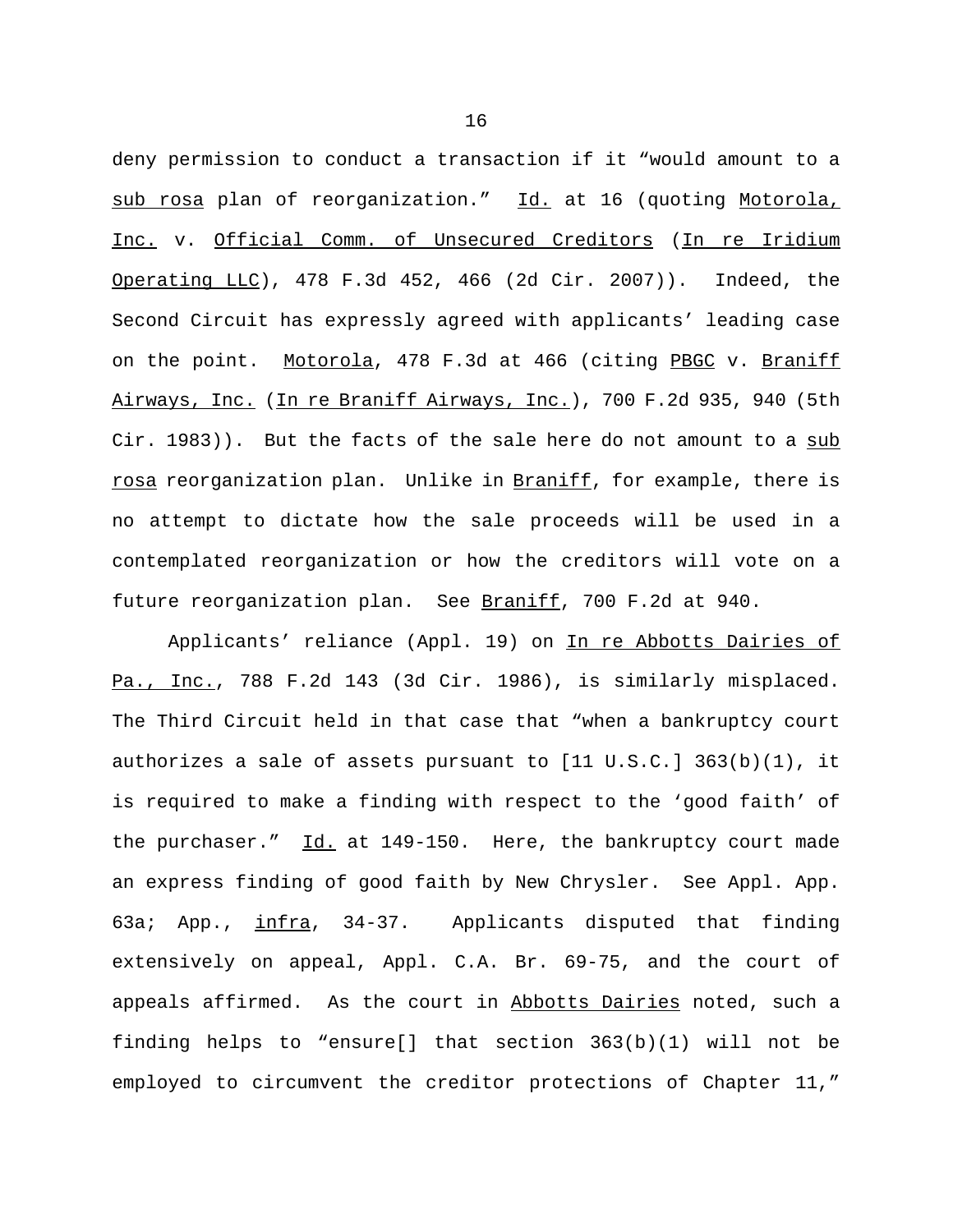which has its own good-faith requirement. 788 F.2d at 150. The making and affirmance of a good-faith finding here further refutes applicants' challenge to the sale.

c. Applicants are left with the contention (Appl. 12-14, 20- 21) that this Court should grant review because the Chrysler bankruptcy is of national importance. As an economic matter, that is true, and blocking the transaction would undoubtedly have grave consequences. See pp. 23-25, infra. But even in the largest bankruptcy proceedings, this Court applies its traditional criteria to determine whether a particular legal issue is appropriate for plenary review. Here, the bankruptcy court carefully considered the trial record, entered detailed factual findings, and applied settled law to those facts. Applicants' fact-specific challenges do not satisfy the Court's established certiorari criteria. See Sup. Ct. R. 10.

2. Applicants have similarly failed to establish the requisite "fair prospect" that this Court would reverse the judgment of the court of appeals.

a. As noted above, applicants make no effort to rebut the lower courts' conclusion that they lack standing to bring their EESA challenge. Applicants can hardly claim a likelihood of success on the merits of that claim without showing that the Court has jurisdiction to reach the merits. In any event, although applicants contend that the government has "read out the word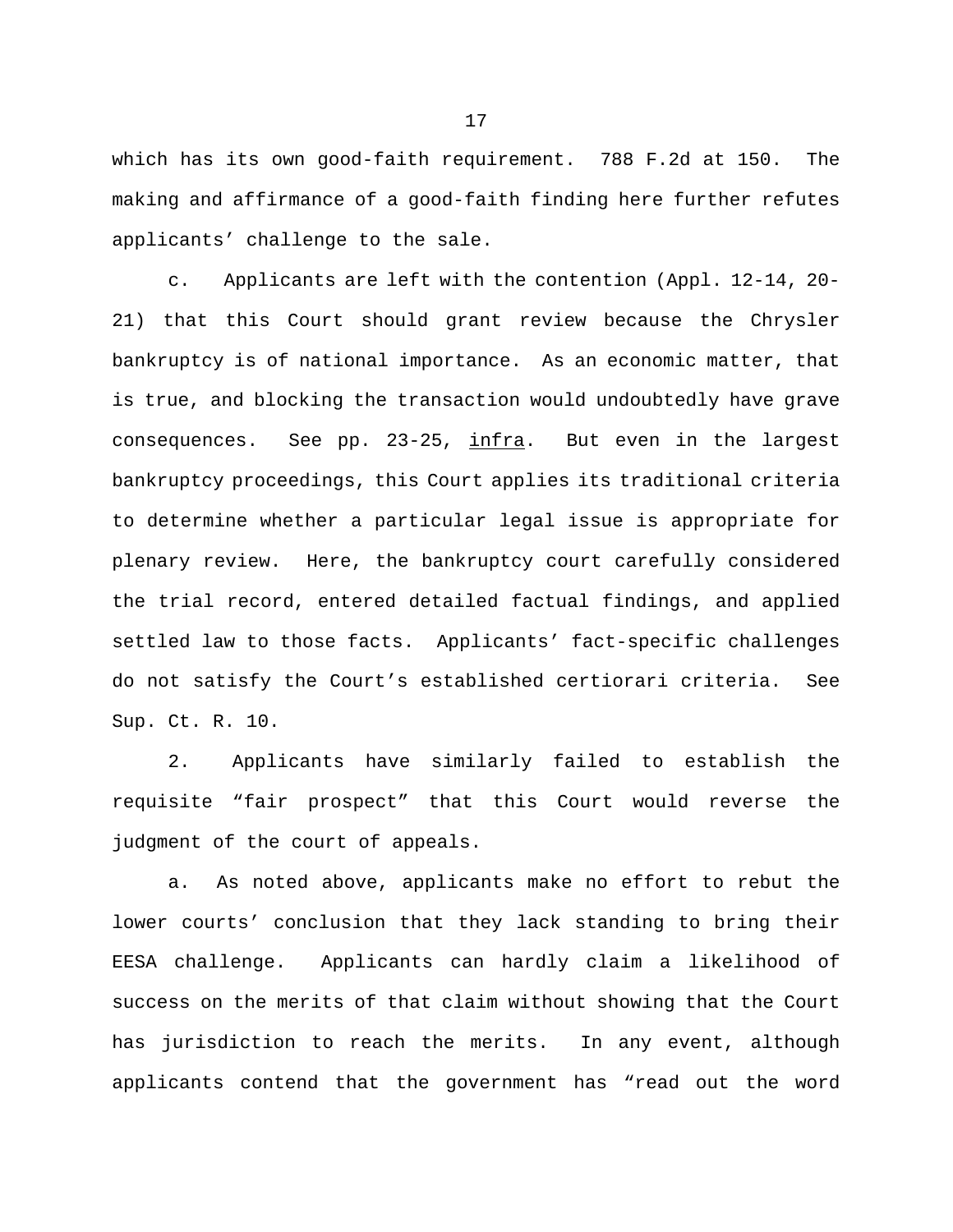'financial'" from the term "financial institution," Appl. 22-23, they do not discuss EESA's definition of the term "financial institution" (or even acknowledge that "financial institution" is a defined term under the statute). The applicable definition encompasses "any institution, including, but not limited to, any bank, savings association, credit union, security broker or dealer, or insurance company," that is "established and regulated under the laws of the United States or any State" and that "ha[s] significant operations in the United States." 12 U.S.C.A. 5202(5) (West Supp. 2009) (emphases added). Where Congress expressly defines a term, courts do not parse the individual words that make up the term; they look to the statutory definition. See, e.g., Burgess v. United States, 128 S. Ct. 1572, 1577 (2008). And, to the extent that the statutory definition is ambiguous, the interpretation of that provision adopted by the Treasury Department -- the federal agency entrusted by Congress with administration of EESA -- is entitled to judicial deference.

b. Applicants have also failed to demonstrate any reason to believe that this Court would reverse the determination of the courts below that the challenged sale is not a sub rosa reorganization plan. Applicants' contentions are in substance an attack on the bankruptcy court's findings of fact, and as discussed above, this Court will not set aside the considered and reasonable factual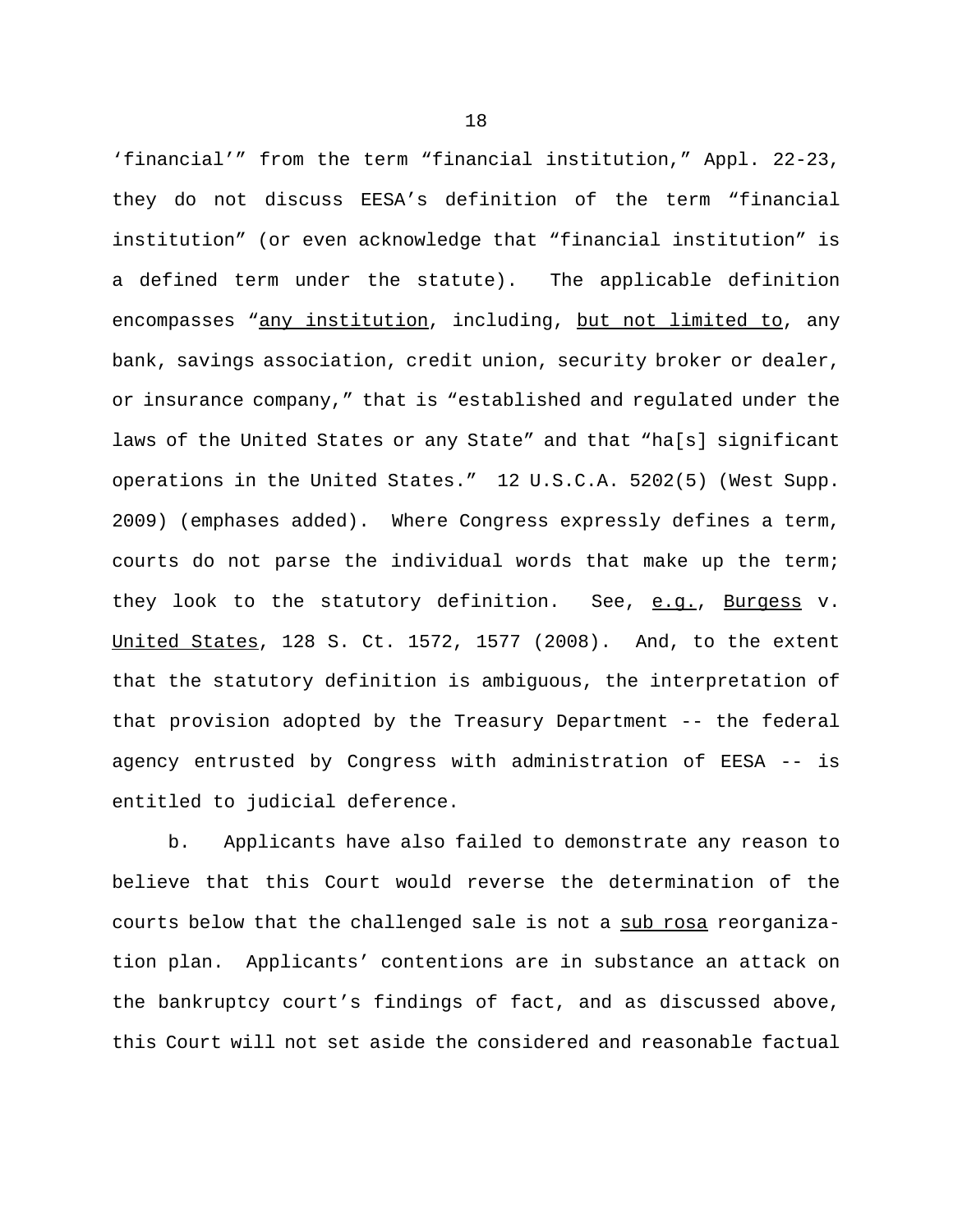findings of a trial court once they have been affirmed by the court of appeals. See p. 13, supra.

3. Further, applicants cannot show that a stay is warranted to prevent irreparable injury to themselves. To be sure, consummation of the sale would likely result in applicants receiving considerably less (approximately 29%) than the full amount of their secured claims. As explained above, however, the bankruptcy court found that the challenged sale is the only feasible alternative to liquidation, and that applicants would receive no more under a liquidation than they will receive if the sale goes forward. Absent a persuasive reason to believe that one or both of those findings is erroneous -- and applicants offer none -- a stay would not alleviate the injury that applicants have identified.

Applicants principally challenge Chrysler's sale of the collateral, in which applicants currently have a security interest, for \$2 billion in cash, which will be used to satisfy the same debt that the collateral secured. App.,  $infra$ , 20 ("[T]he security interest of the First-Lien Lenders [including applicants] will attach to the sale proceeds and there will be an immediate and indefeasible distribution of all of the \$2 billion dollar sale price to the First-Lien Lenders, who are owed \$6.9 billion."). If the sale does not occur, the bankruptcy court found, "[t]he only other alternative is the immediate liquidation of the company." Id. at 17; see also id. at 18 n.15 (finding that a purported third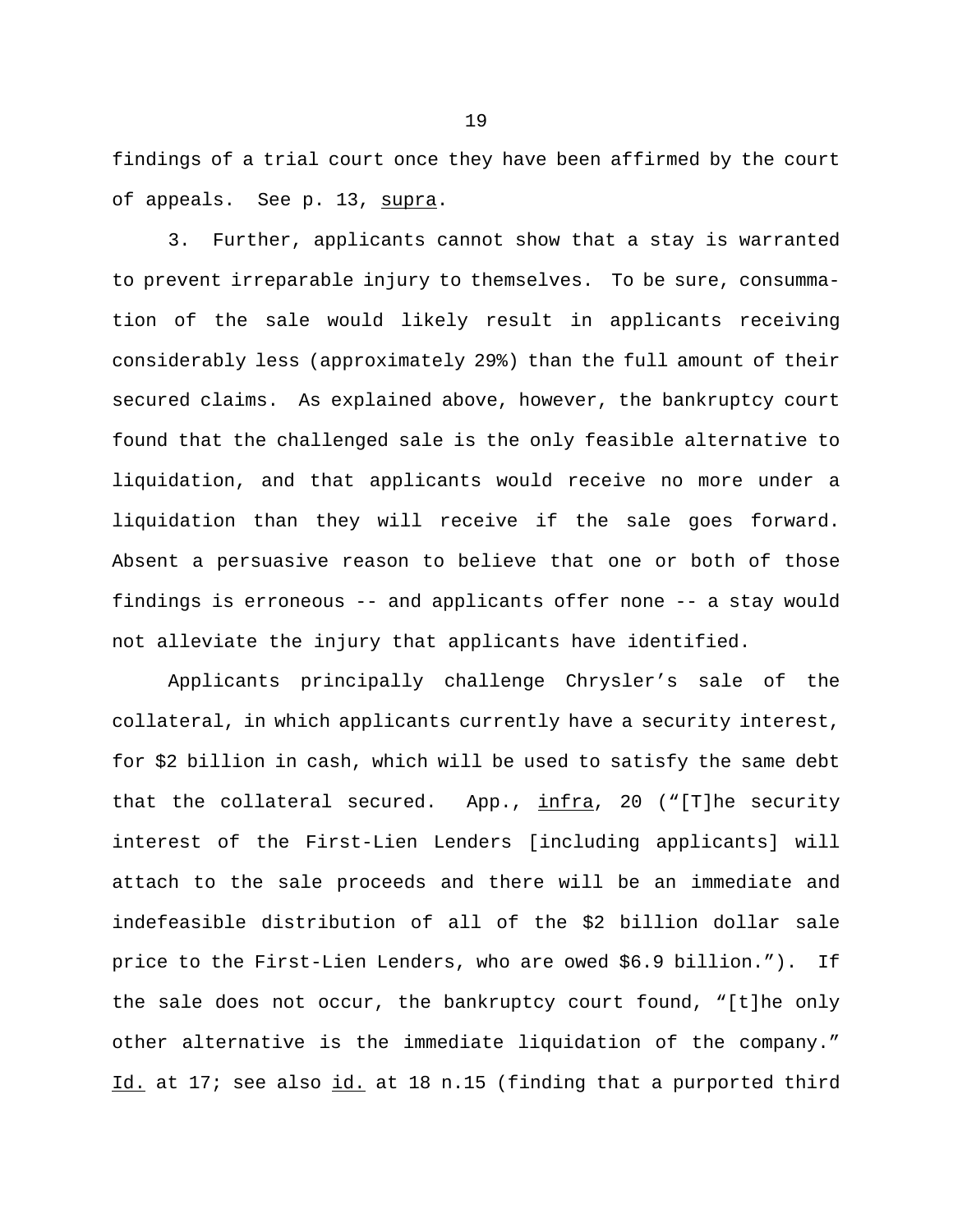option hypothesized by applicants was "simply not a viable option"). That liquidation, the court further found, will result in at most \$800 million. Id. at 19.

Accordingly, there is no need to speculate about what applicants' security interest in Chrysler's assets would be worth in the future. If the sale to New Chrysler does not take place, Chrysler will be liquidated. Applicants will receive a pro rata share of the liquidation value, which is substantially less than the \$2 billion purchase price. See App., <u>infra</u>, 19.<sup>4</sup> Although applicants' anticipated receipt of 29% of the full value of their secured claims may constitute an injury, that injury results from the severe diminution in value of Chrysler's assets serving as collateral; it is not attributable to the impending sale, and a stay would not prevent it from occurring.

Applicants contend that the bankruptcy court's valuation findings are wrong or biased. Appl. 9 & n.3. But at the hearing, applicants put on no expert evidence of valuation. Their unsupported assertion that the assets to be sold are actually worth \$20 to \$30 billion as a going concern (Appl. 9) is amply refuted not

<sup>&</sup>lt;sup>4</sup> Applicants suggest (Appl. 27) that the treatment of the unsecured portion of their claims against Chrysler will somehow constitute injury. But because the collateral is not worth enough to satisfy all first-priority secured claims, some portion will necessarily be unsecured, regardless whether the sale proceeds or Chrysler is liquidated.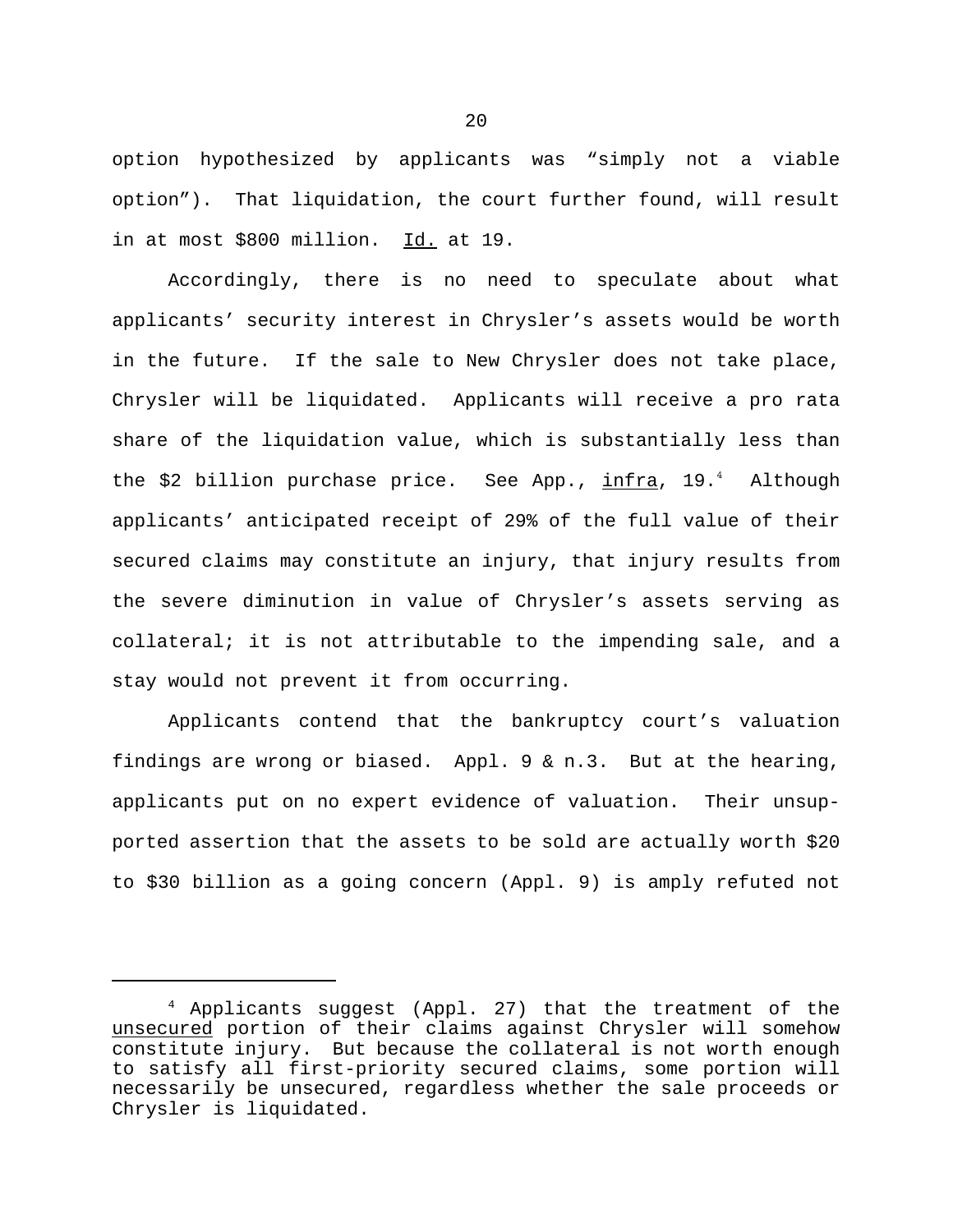only by the expert evidence on which the bankruptcy court relied,<sup>5</sup> App., infra, 19, but by the purchase price set in a bidding process that the court specifically found was fair, open, and calculated to bring the highest and best offer, id. at 38-39.

Applicants also contend (Appl. 25-27) that, because consummation of the sale will preclude continued challenges to it and thereby moot the case, they will necessarily suffer irreparable injury if a stay is denied. But because applicants have no meaningful prospect of reaping a tangible benefit if the sale is disapproved, they will suffer no practical harm if their objections are rendered moot. Moreover, unless this Court is prepared to grant certiorari and to decide the case on the merits by June 15, entry of the stay could itself have the effect of preventing the sale from going forward, since after June 15 Fiat will be legally entitled to withdraw from the agreement. See pp. 22-24, infra. The stay might therefore have the practical effect of granting applicants all the relief they seek in this case -- a particularly inequitable result where both the bankruptcy court and the court of appeals have rejected applicants' challenges.

4. Even if applicants could show a reasonable likelihood that this Court will both review and reverse the Second Circuit's decision, and if they could demonstrate an actual, irreparable

<sup>5</sup> The bankruptcy court considered and rejected applicants' challenge (Appl. 9 n.3) to the credibility of Debtors' valuation expert. App., infra, 19 n.17.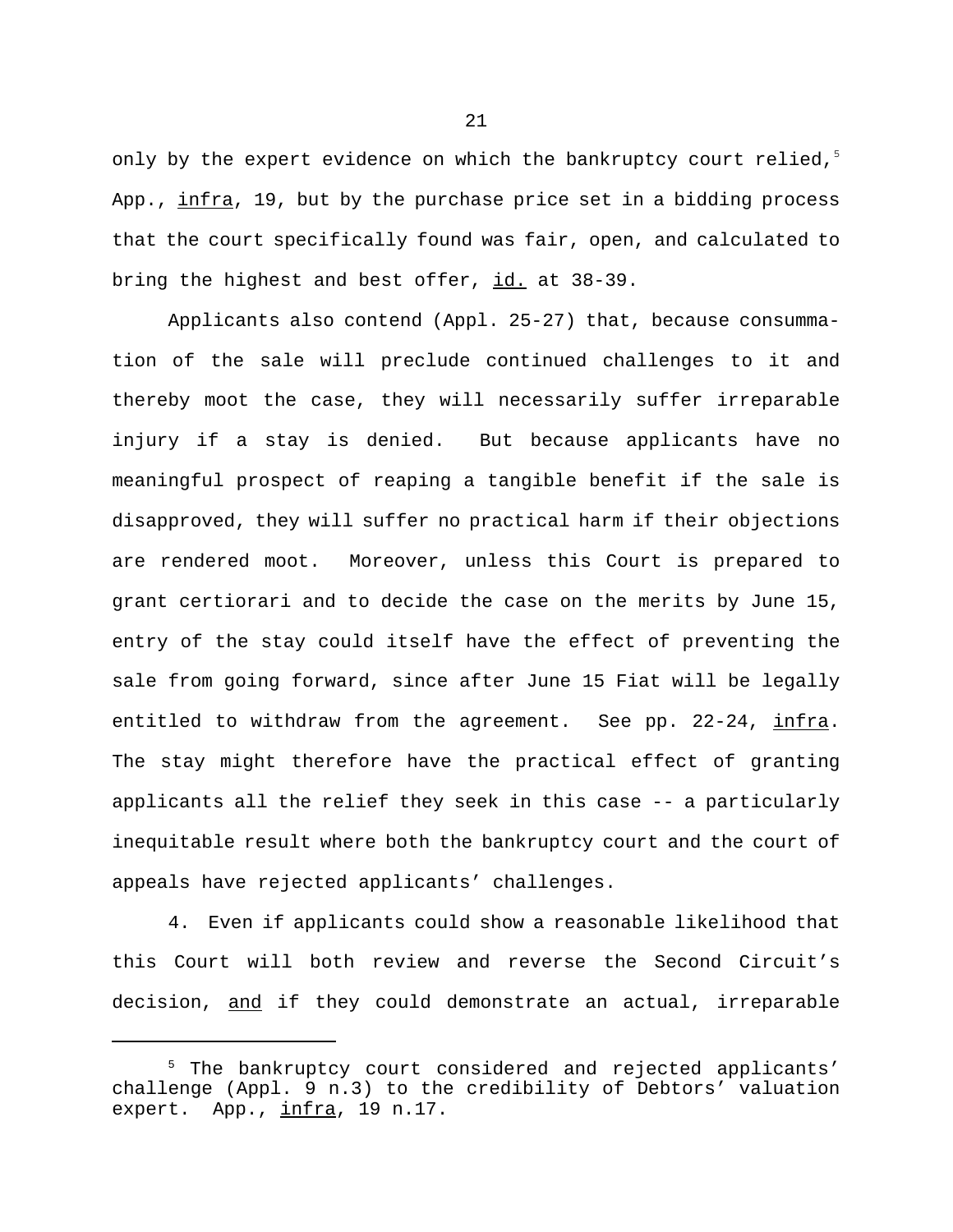injury that would be mitigated by interim relief, a stay would not be warranted. See Conkright, 129 S. Ct. at 1862 ("[I]n a close case it may be appropriate \* \* \* to explore the relative harms to applicant[s] and respondent[s], as well as the interests of the public at large.") (quoting Rostker, 448 U.S. at 1308). Applicants cannot show that the benefit to them would outweigh the very serious harms to the other parties to this litigation and to the public interest generally that a stay would entail.

Applicant are correct (Appl. 12) that "the Chrysler bankruptcy carries profound implications for the Nation's economy." They are wrong, however, in asserting (ibid.) that the economy will feel these implications "[r]egardless of its outcome." Here, only two outcomes are possible. Either the sale will go forward, in which case New Chrysler will be able to restart the production lines - or Chrysler will be liquidated. As the bankruptcy court specifically found, no other options are available. App., infra, 16-18 & n.15. Applicants' bid to block the sale would force the liquidation of Chrysler, a step whose economic consequences would be so severe that two national governments have committed unprecedented resources to prevent it. Id. at 30-31. Granting applicants that form of relief would be manifestly contrary to the public interest.

a. Granting a stay beyond Monday, June 15, jeopardizes the sale -- the only remaining alternative to the outright liquidation of Chrysler. The Master Transaction Agreement sets June 15 as the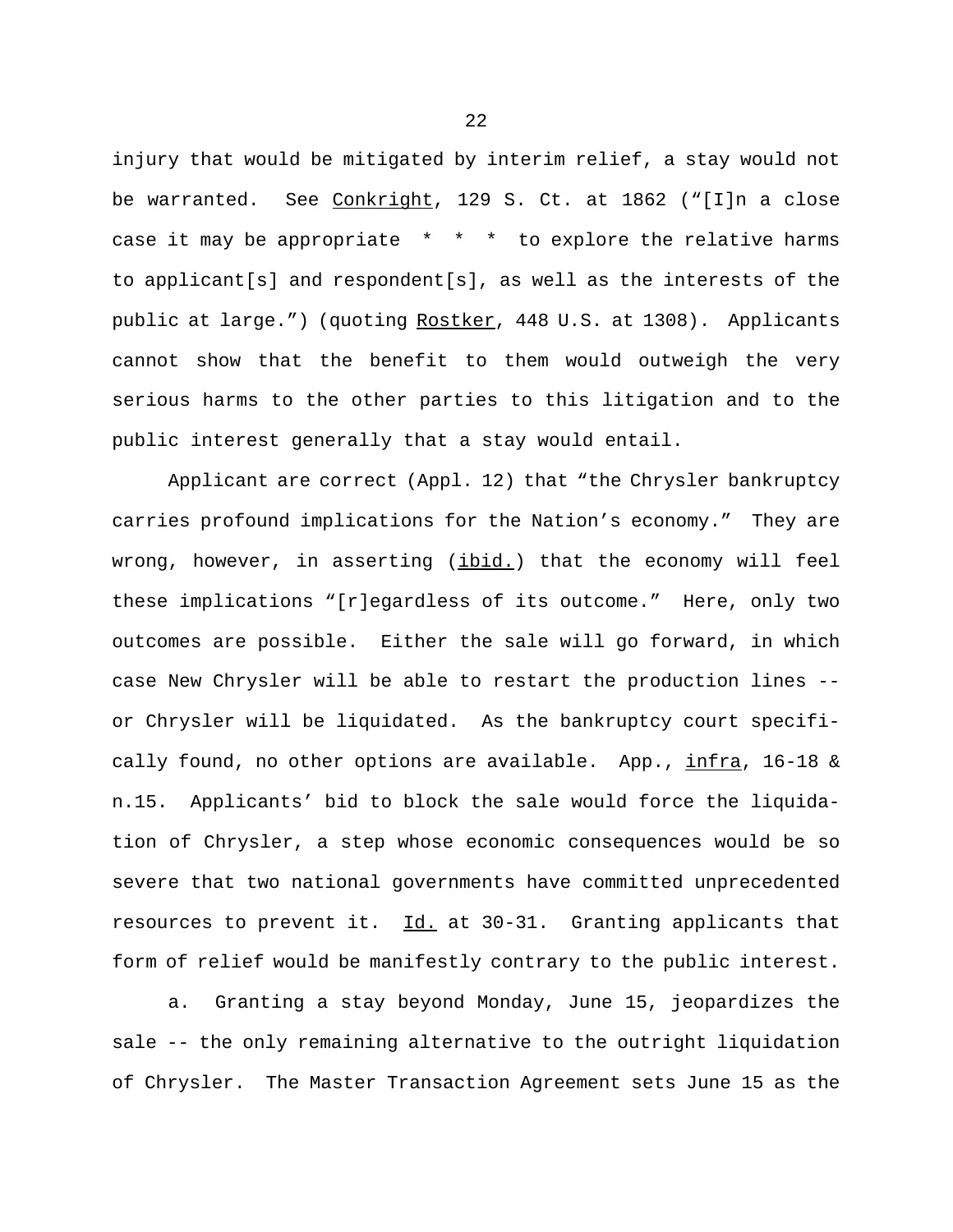deadline for the proposed sale to close. After that date, Fiat has the right to walk away.

Applicants concede these facts but assert that Fiat is "unlikely to back out of a deal with such favorable terms." Appl. 28. Applicants ignore the bankruptcy court's specific finding that Chrysler's assets are "deteriorating rapidly in value" while the company is in bankruptcy and production is idled. Appl. App. 25a. Indeed, Chrysler is losing more than \$100 million per day. Id. at 23a. Continued delay in restarting production jeopardizes the physical condition of Chrysler's assembly plants and the viability of its parts suppliers and dealer distribution network -- all essential parts of the assets being purchased by the new company. App., infra, 17.

In earlier stay proceedings brought in the district court, Fiat explained that it was already concerned about the depreciating value of Chrysler's assets and that further delay would create a direct risk that the transaction would unravel. Fiat Opp. to Applicants' Mot. for Stay, 09-CV-4943 Docket entry No. 9, at 3 (S.D.N.Y. filed May 22, 2009); accord C.A. App. 1809 (5/27/2009 Trial Tr. 332-333). Against the bankruptcy court's findings and Fiat's own explanation, applicants offer no basis for optimism that Fiat will remain at the table, while Chrysler's assets depreciate and further rounds of litigation continue, if a stay is granted and the sale is not consummated by the current deadline.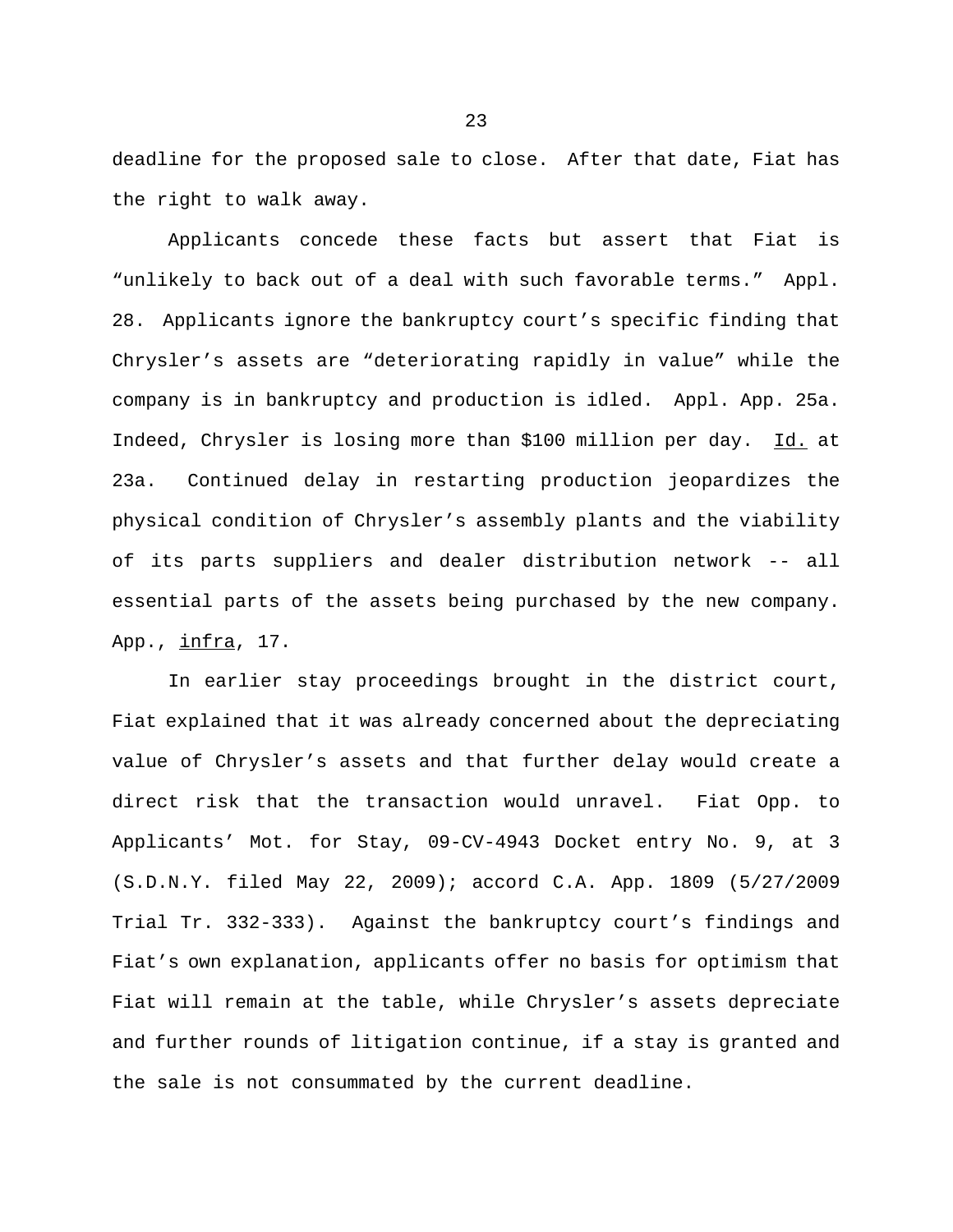The liquidation of Chrysler would have very severe effects on the American and Canadian economies. More than 38,000 Chrysler employees would lose their jobs; 23 manufacturing facilities and 20 parts depots will be shuttered; more than 3000 Chrysler dealers would suffer significant and possibly fatal harm to their businesses; and billions of dollars in health and pension benefits for current and former Chrysler workers would be wiped out. C.A. App. 2974-2975.

b. Even if the stay were continued for a short time and Fiat did not withdraw from the transaction, the consequences of delay for both Chrysler and the United States government would far outweigh any benefit to applicants. Chrysler is losing \$100 million per day, Appl. App. 25a, the impact of which directly falls on the United States as provider of debtor-in-possession financing. These losses will continue while Chrysler remains in bankruptcy. As applicants note (Appl. 28), New Chrysler will not re-commence production of automobiles until mid-August even if the sale is consummated immediately. But every day that Chrysler remains in bankruptcy without consummating the sale threatens to postpone the resumption of production even further and to prolong the period of \$100-million-per-day losses.

Applicants contend that the \$100-million-per-day figure is unproven ("the only source being the statement of a Treasury official at his deposition") and that "a stay here will not cause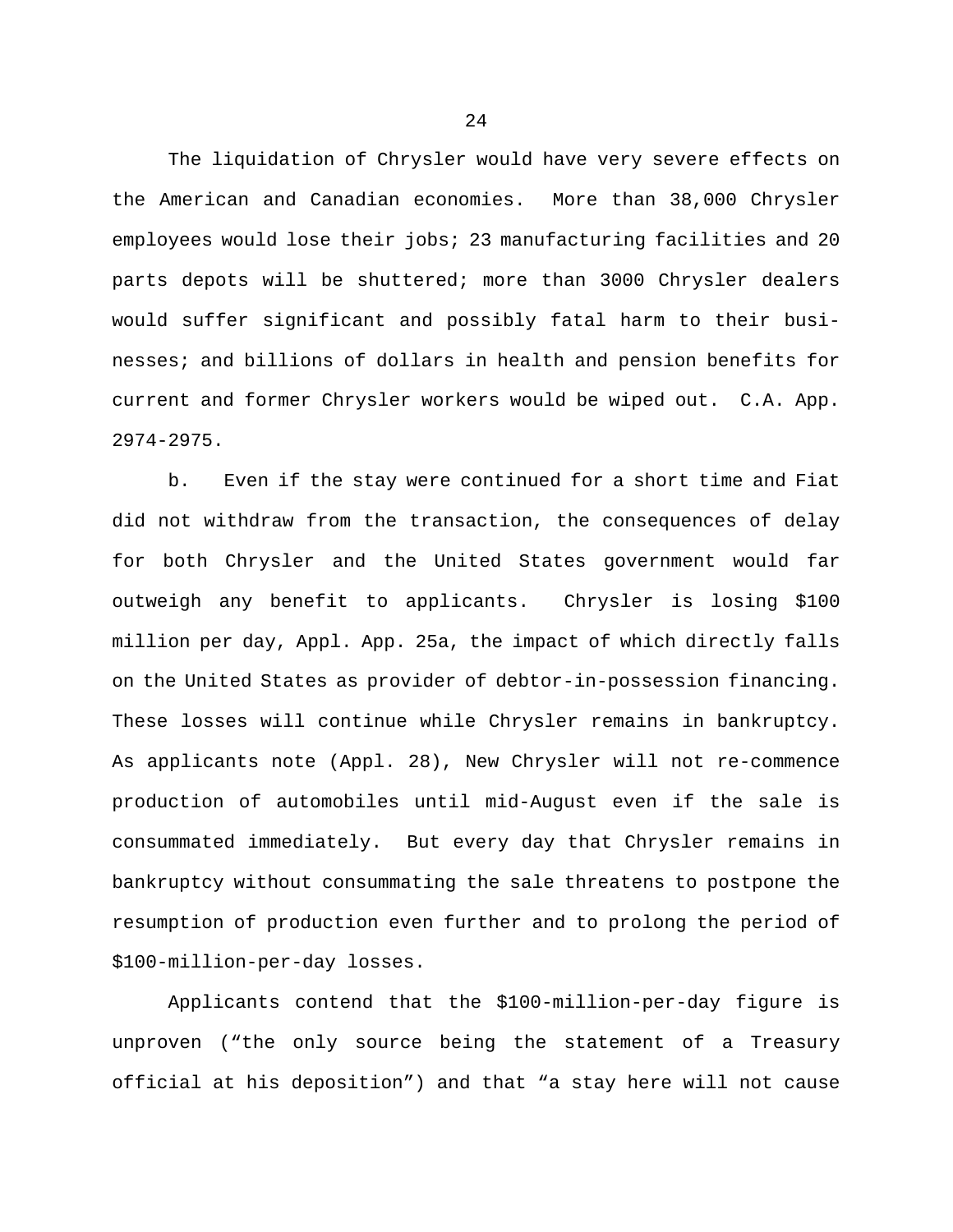Chrysler any harm." Appl. 28. Those contentions lack merit. The bankruptcy court's factual finding that Chrysler is losing \$100 million per day, Appl. App. 25a, is based on deposition testimony that was admitted at trial with applicants' express acquiescence and not contradicted at trial or elsewhere. C.A. App. 2109 (5/29/2009 Trial Tr. 41); see also C.A. App. 1447 (Feldman deposition 66:2-4).

c. Even if applicants had shown some actual harm to their security interest in the depreciating Chrysler collateral, such harm could not outweigh these grave and very real consequences.

First, applicants hold only a tiny fraction -- less than 1% - of Chrysler's first-tier secured debt. App., infra, 11; see note 1, supra. The vast majority of debt holders in the same tier --92.5% -- have given their consent to the sale.  $Id.$  at 27. As the bankruptcy court correctly concluded, applicants agreed to be bound by that decision when it, along with all of the other first-tier secured creditors, gave the authorized agent the irrevocable authority to consent to the release of the collateral on behalf of all such creditors. App., infra, 24-30. As noted above, the consent by applicants' authorized agent was one of the bases on which the bankruptcy court concluded that applicants had no injury in fact for standing purposes. Appl. App. 11a-12a. That fully effective waiver, which applicants do not dispute in this Court, precludes them from asking this Court to give them relief that they